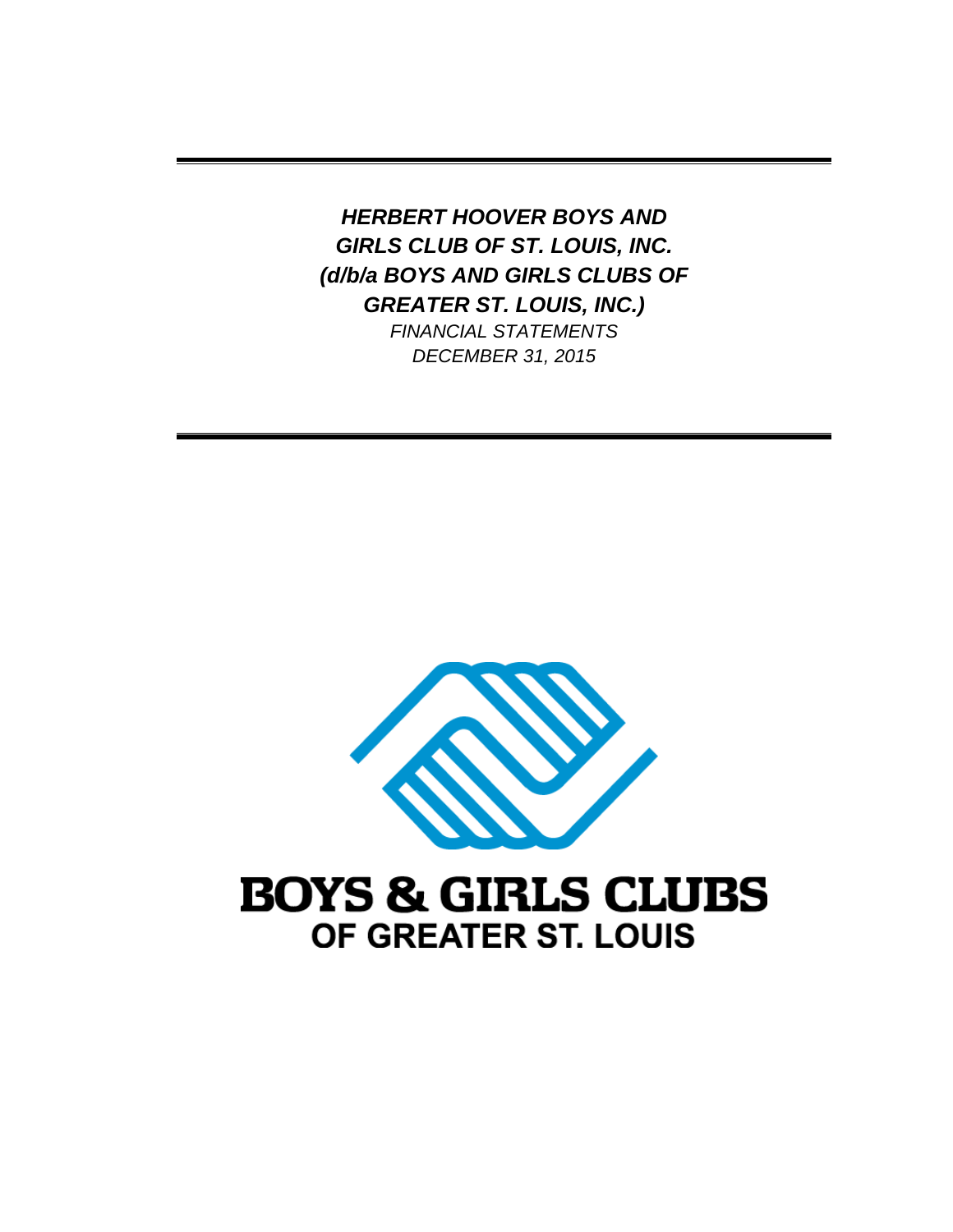# **Contents**

# **Page**

|--|--|--|

## **Financial Statements**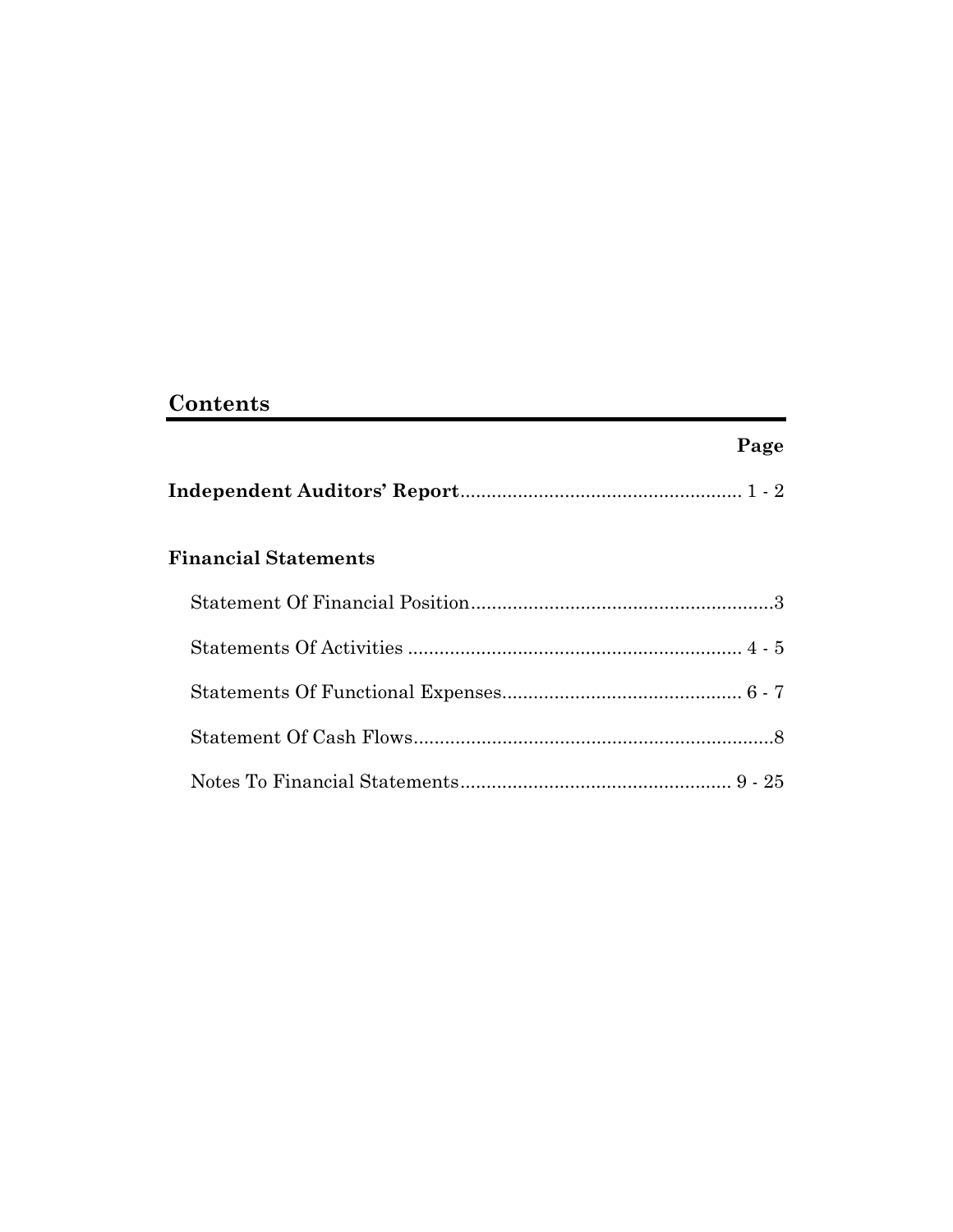

## **Independent Auditors' Report**

**RubinBrown LLP Certified Public Accountants** & Business Consultants

One North Brentwood Saint Louis, MO 63105

T 314.290.3300 F 314.290.3400

W rubinbrown.com  $E$  info@rubinbrown.com

Board of Directors Boys and Girls Clubs of Greater St. Louis, Inc. St. Louis, Missouri

## **Report On Financial Statements**

We have audited the accompanying financial statements of Herbert Hoover Boys and Girls Club of St. Louis, Inc. d/b/a Boys and Girls Clubs of Greater St. Louis, Inc., a not-for-profit organization, which comprise the statement of financial position as of December 31, 2015 and 2014, and the related statements of activities, functional expenses and cash flows for the years then ended, and the related notes to the financial statements.

## *Management's Responsibility For The Financial Statements*

Management is responsible for the preparation and fair presentation of these financial statements in accordance with accounting principles generally accepted in the United States of America; this includes the design, implementation, and maintenance of internal control relevant to the preparation and fair presentation of financial statements that are free from material misstatement, whether due to fraud or error.

## *Auditors' Responsibility*

Our responsibility is to express an opinion on these financial statements based on our audits. We conducted our audits in accordance with auditing standards generally accepted in the United States of America. Those standards require that we plan and perform the audit to obtain reasonable assurance about whether the financial statements are free from material misstatement.

An audit involves performing procedures to obtain audit evidence about the amounts and disclosures in the financial statements. The procedures selected depend on the auditors' judgment, including the assessment of the risks of material misstatement of the financial statements, whether due to fraud or error. In making those risk assessments, the auditor considers internal control relevant to the entity's preparation and fair presentation of the financial statements in order to design audit procedures that are appropriate in the circumstances, but not for the purpose of expressing an opinion on the effectiveness of the entity's internal control. Accordingly, we express no such opinion. An audit also includes evaluating the appropriateness of accounting policies used and the reasonableness of significant accounting estimates made by management, as well as evaluating the overall presentation of the financial statements.

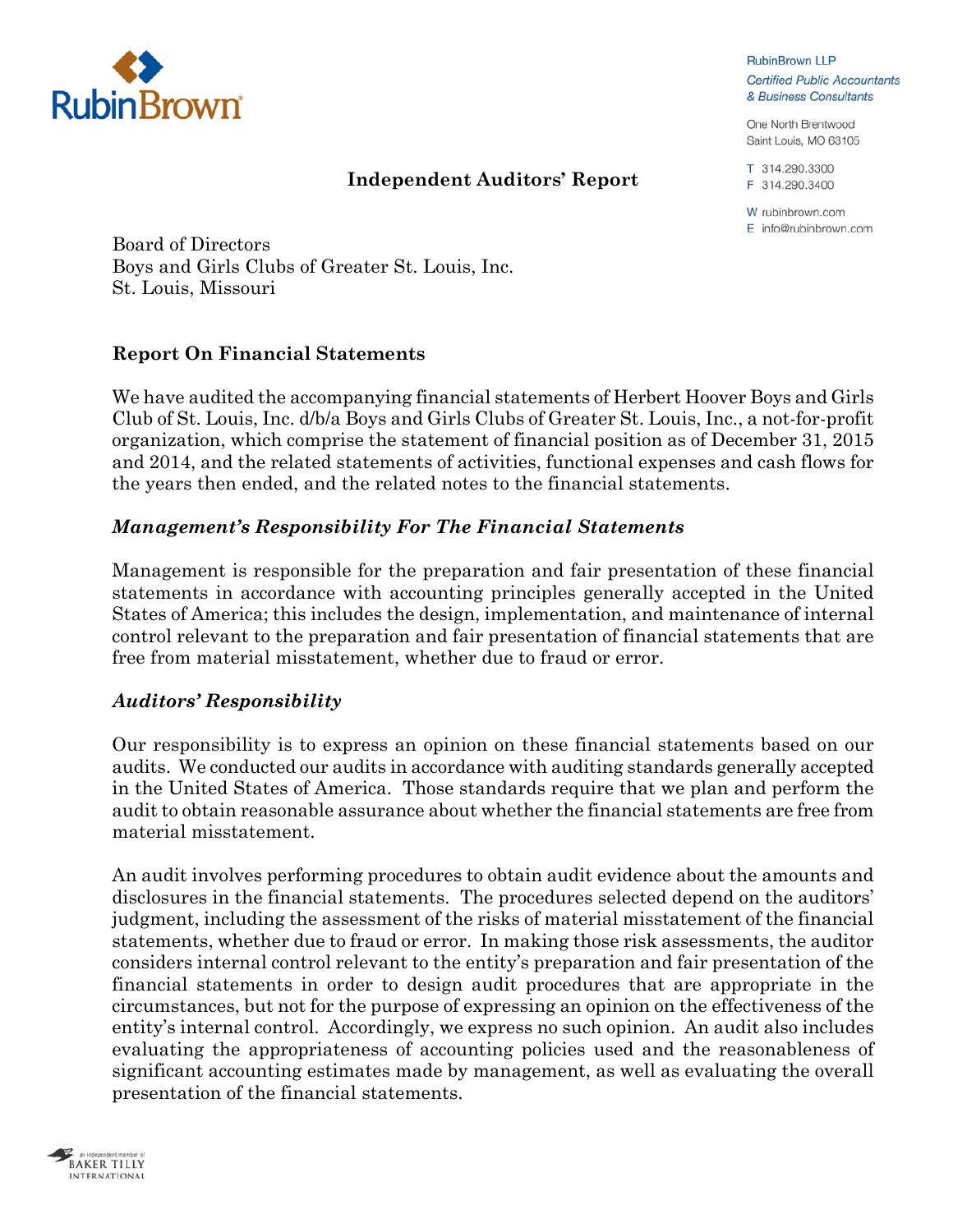We believe that the audit evidence we have obtained is sufficient and appropriate to provide a basis for our audit opinion.

## *Opinion*

In our opinion, the financial statements referred to above present fairly, in all material respects, the financial position of Herbert Hoover Boys and Girls Club of St. Louis, Inc. d/b/a Boys and Girls Clubs of Greater St. Louis, Inc. as of December 31, 2015 and 2014, and the results of its operations and its cash flows for the years then ended, in accordance with accounting principles generally accepted in the United States of America.

RubinBrown LLP

June 30, 2016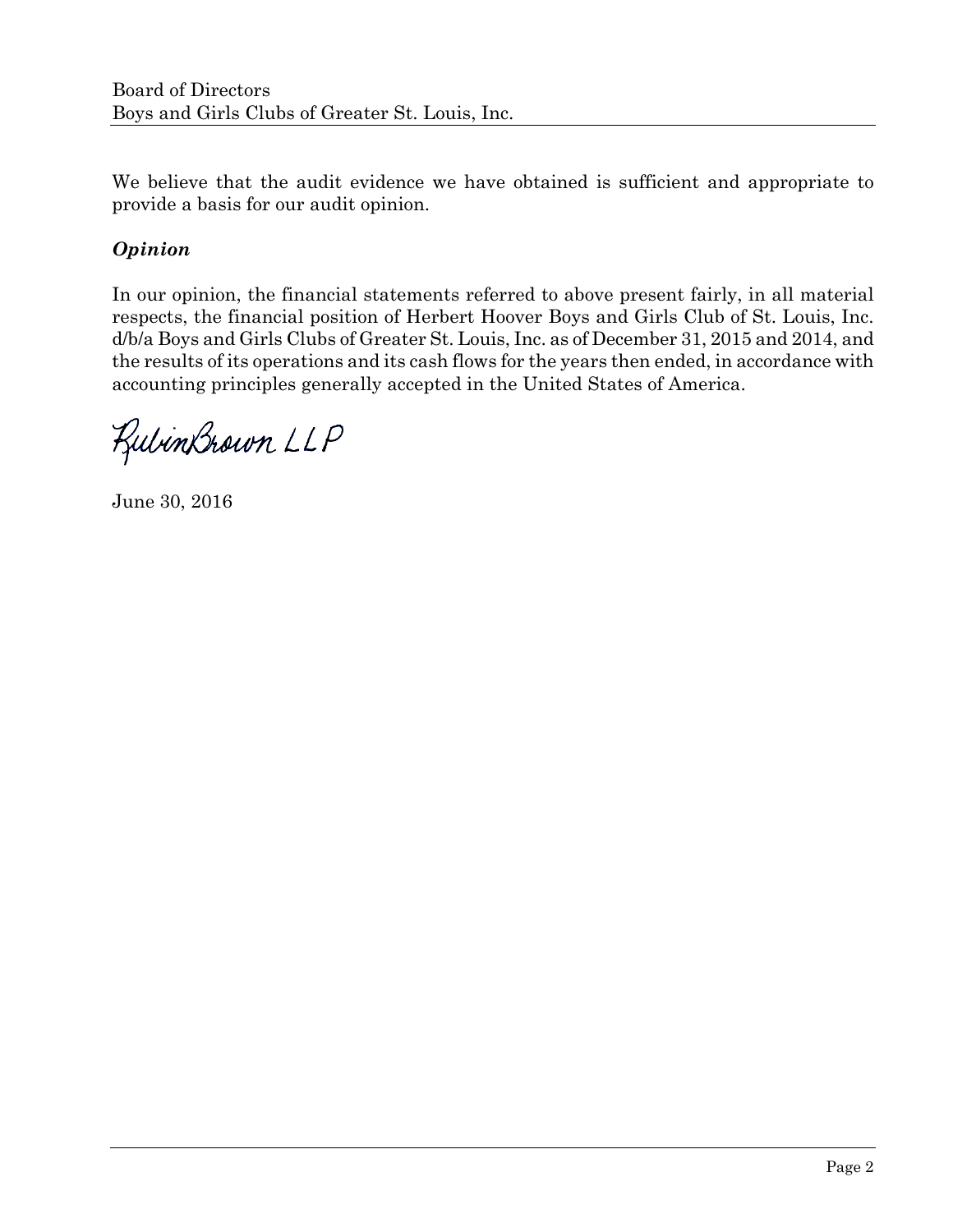# **BOYS AND GIRLS CLUBS OF GREATER ST. LOUIS, INC. STATEMENT OF FINANCIAL POSITION**

#### **Assets**

|                                                            | December 31,     |               |  |  |  |
|------------------------------------------------------------|------------------|---------------|--|--|--|
|                                                            | 2015             | 2014          |  |  |  |
| <b>Current Assets</b>                                      |                  |               |  |  |  |
| Cash and cash equivalents                                  | \$<br>507,763    | \$<br>101,597 |  |  |  |
| Investments (Note 3)                                       | 2,915,083        | 843,519       |  |  |  |
| Unconditional promises to give - current (Note 5)          | 1,210,623        | 1,334,947     |  |  |  |
| Accounts receivable                                        | 109,745          | 78,443        |  |  |  |
| Prepaid insurance                                          | 33,505           | 25,165        |  |  |  |
| <b>Total Current Assets</b>                                | 4,776,719        | 2,383,671     |  |  |  |
| <b>Unconditional Promises To Give - Long-Term (Note 5)</b> | 370,400          | 241,550       |  |  |  |
| <b>Property And Equipment (Notes 6 And 7)</b>              | 11,523,595       | 11,749,691    |  |  |  |
| Assets Restricted For Endowment (Notes 3 And 9)            | 3,301,682        | 3,235,389     |  |  |  |
| <b>Total Assets</b>                                        | 19,972,396<br>\$ | \$17,610,301  |  |  |  |

#### **Liabilities And Net Assets**

| <b>Current Liabilities</b>                        |    |            |               |
|---------------------------------------------------|----|------------|---------------|
| Current maturities of long-term debt (Note 7)     | \$ | 166,489    | \$<br>160,089 |
| Accounts payable and accrued expenses             |    | 168,903    | 154,304       |
| <b>Total Current Liabilities</b>                  |    | 335,392    | 314,393       |
|                                                   |    |            |               |
| Long-Term Debt (Note 7)                           |    | 1,355,596  | 1,522,170     |
|                                                   |    |            |               |
| <b>Total Liabilities</b>                          |    | 1,690,988  | 1,836,563     |
|                                                   |    |            |               |
| <b>Net Assets</b>                                 |    |            |               |
| Unrestricted Net Assets:                          |    |            |               |
| Operating                                         |    | 1,495,258  | 852,819       |
| Unrestricted - invested in property and equipment |    | 10,001,510 | 10,067,432    |
| <b>Total Unrestricted Net Assets</b>              |    | 11,496,768 | 10,920,251    |
| Temporarily Restricted (Note 8)                   |    | 3,586,740  | 1,680,587     |
| Permanently Restricted (Notes 8 and 9)            |    | 3,197,900  | 3,172,900     |
| <b>Total Net Assets</b>                           |    | 18,281,408 | 15,773,738    |
|                                                   |    |            |               |
| <b>Total Liabilities And Net Assets</b>           | S. | 19,972,396 | \$17,610,301  |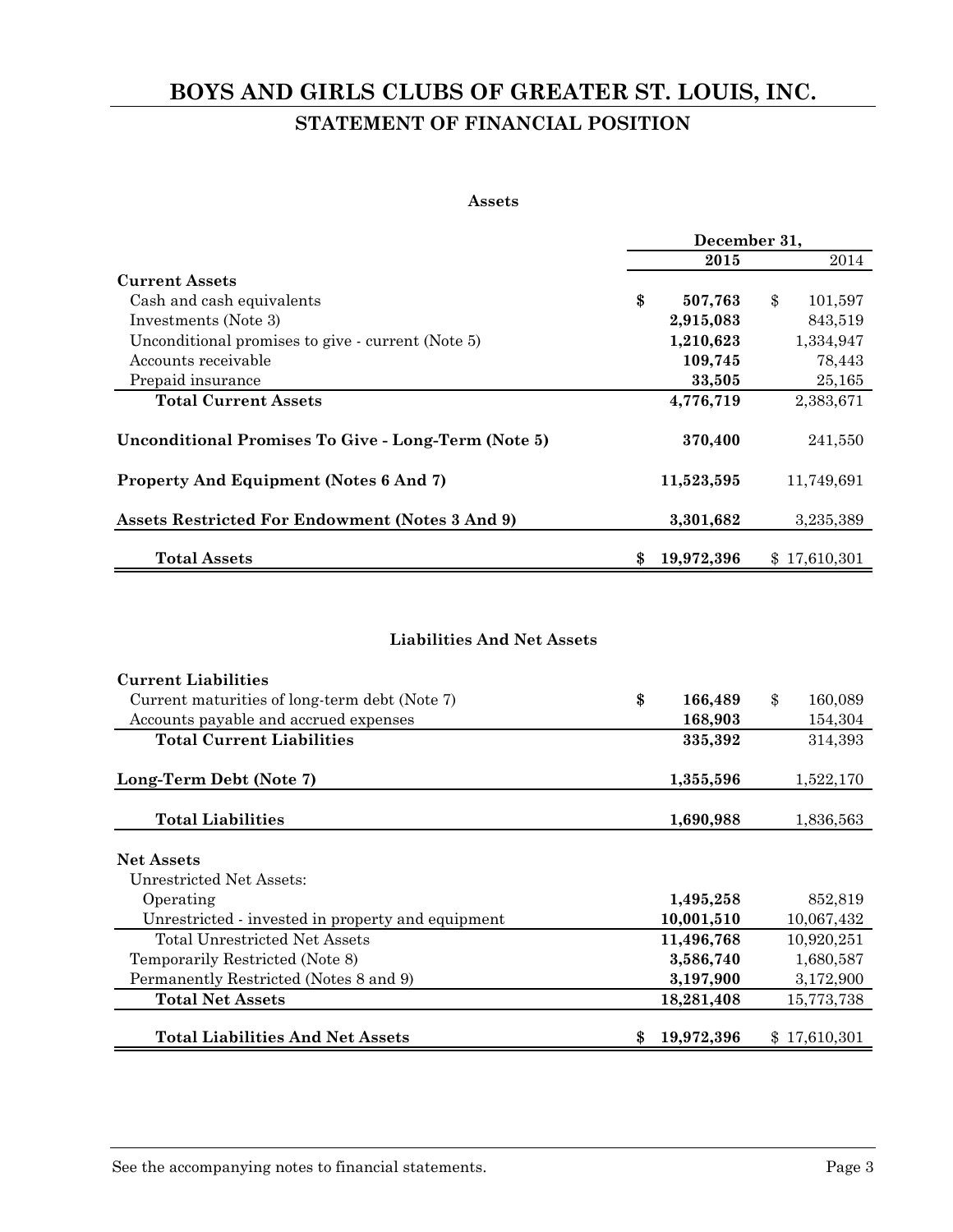### **STATEMENT OF ACTIVITIES For The Year Ended December 31, 2015**

|                                                | Unrestricted |            | Temporarily<br>Restricted |             | Permanently<br>Restricted | Total |            |
|------------------------------------------------|--------------|------------|---------------------------|-------------|---------------------------|-------|------------|
| <b>Revenues And Support</b>                    |              |            |                           |             |                           |       |            |
| Contributions (Note 13)                        | \$           | 1,134,426  | \$                        | 3,852,966   | \$<br>25,000              | \$    | 5,012,392  |
| Grants and special purpose revenue             |              | 787,724    |                           | 348,628     |                           |       | 1,136,352  |
| United Way (Note 5)                            |              | 11,150     |                           | 602,825     |                           |       | 613,975    |
| In-kind donations                              |              | 147,652    |                           |             |                           |       | 147,652    |
| Membership and program fees                    |              | 307,300    |                           |             |                           |       | 307,300    |
| Fundraising event revenue (net of direct costs |              |            |                           |             |                           |       |            |
| of benefits to donors of \$179,964)            |              | 526,189    |                           |             |                           |       | 526,189    |
| Miscellaneous income                           |              | 21,292     |                           |             |                           |       | 21,292     |
|                                                |              | 2,935,733  |                           | 4,804,419   | 25,000                    |       | 7,765,152  |
| Net assets released from restrictions (Note 8) |              | 2,881,239  |                           | (2,881,239) |                           |       |            |
| <b>Total Revenues And Support</b>              |              | 5,816,972  |                           | 1,923,180   | 25,000                    |       | 7,765,152  |
| <b>Expenses</b>                                |              |            |                           |             |                           |       |            |
| Herbert Hoover club                            |              | 1,700,398  |                           |             |                           |       | 1,700,398  |
| Adams Park club                                |              | 769,617    |                           |             |                           |       | 769,617    |
| South East Middle School club                  |              | 240,792    |                           |             |                           |       | 240,792    |
| Twillman Elementary School club                |              | 302,479    |                           |             |                           |       | 302,479    |
| O'Fallon Park club                             |              | 295,486    |                           |             |                           |       | 295,486    |
| Ferguson Middle School club                    |              | 396,497    |                           |             |                           |       | 396,497    |
| Mentor St. Louis                               |              | 450,735    |                           |             |                           |       | 450,735    |
| <b>Total Program Services</b>                  |              | 4,156,004  |                           |             |                           |       | 4,156,004  |
| General and administrative                     |              | 725,391    |                           |             |                           |       | 725,391    |
| Development and fundraising                    |              | 331,168    |                           |             |                           |       | 331,168    |
| <b>Total Supporting Services</b>               |              | 1,056,559  |                           |             |                           |       | 1,056,559  |
| <b>Total Expenses</b>                          |              | 5,212,563  |                           |             |                           |       | 5,212,563  |
| <b>Increase In Net Assets From Operations</b>  |              | 604,409    |                           | 1,923,180   | 25,000                    |       | 2,552,589  |
| Interest And Dividend Income, Net (Note 3)     |              | 19,899     |                           | 50,173      |                           |       | 70,072     |
| <b>Realized And Unrealized Losses On</b>       |              |            |                           |             |                           |       |            |
| <b>Investments (Note 3)</b>                    |              | (47, 791)  |                           | (67, 200)   |                           |       | (114, 991) |
|                                                |              |            |                           |             |                           |       |            |
| <b>Increase In Net Assets</b>                  |              | 576,517    |                           | 1,906,153   | 25,000                    |       | 2,507,670  |
| Net Assets - Beginning Of Year                 |              | 10,920,251 |                           | 1,680,587   | 3,172,900                 |       | 15,773,738 |
| Net Assets - End Of Year                       | \$           | 11,496,768 | \$                        | 3,586,740   | \$<br>3,197,900           | \$    | 18,281,408 |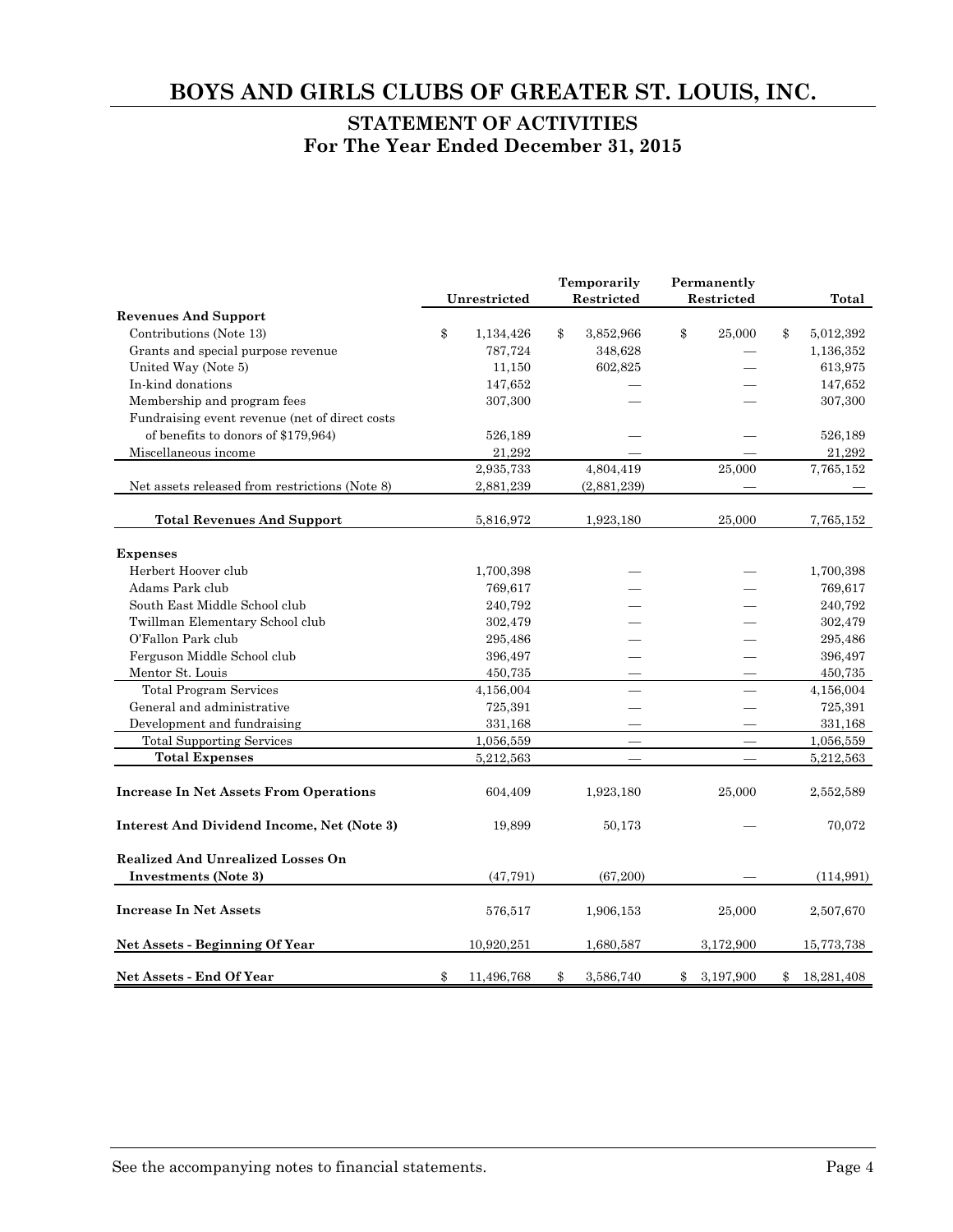### **STATEMENT OF ACTIVITIES For The Year Ended December 31, 2014**

|                                                          | Unrestricted     | Temporarily<br>Restricted |                          | Permanently<br>Restricted |                          | Total            |
|----------------------------------------------------------|------------------|---------------------------|--------------------------|---------------------------|--------------------------|------------------|
| <b>Revenues And Support</b>                              |                  |                           |                          |                           |                          |                  |
| Contributions (Note 13)                                  | \$<br>726,258    | \$                        | 428,168                  | \$                        | 111,320                  | \$<br>1,265,746  |
| Grants and special purpose revenue                       | 732,411          |                           | 48,757                   |                           |                          | 781,168          |
| United Way (Note 5)                                      | 8,800            |                           | 618,763                  |                           |                          | 627,563          |
| In-kind donations                                        | 79,039           |                           |                          |                           |                          | 79,039           |
| Membership and program fees                              | 190,342          |                           |                          |                           |                          | 190,342          |
| Fundraising event revenue (net of direct costs           |                  |                           |                          |                           |                          |                  |
| of benefits to donors of \$132,706)                      | 462,138          |                           |                          |                           |                          | 462,138          |
| Miscellaneous income                                     | 20,478           |                           |                          |                           |                          | 20,478           |
|                                                          | 2,219,466        |                           | 1,095,688                |                           | 111,320                  | 3,426,474        |
| Net assets released from restrictions (Note 8)           | 1,773,541        |                           | (1,773,541)              |                           |                          |                  |
| <b>Total Revenues And Support</b>                        | 3,993,007        |                           | (677, 853)               |                           | 111,320                  | 3,426,474        |
| <b>Expenses</b>                                          |                  |                           |                          |                           |                          |                  |
| Herbert Hoover club                                      | 1,779,801        |                           |                          |                           |                          | 1,779,801        |
| Adams Park club                                          | 624,228          |                           |                          |                           |                          | 624,228          |
| South East Middle School club                            | 217,479          |                           |                          |                           |                          | 217,479          |
| East Middle School club                                  | 263,288          |                           |                          |                           |                          | 263,288          |
| O'Fallon Park club                                       | 220,573          |                           |                          |                           |                          | 220,573          |
| Mentor St. Louis                                         | 159,135          |                           |                          |                           |                          | 159,135          |
| <b>Total Program Services</b>                            | 3,264,504        |                           | $\overline{\phantom{0}}$ |                           | $\overline{\phantom{0}}$ | 3,264,504        |
| General and administrative                               | 658,073          |                           |                          |                           |                          | 658,073          |
| Development and fundraising                              | 361,880          |                           |                          |                           |                          | 361,880          |
| <b>Total Supporting Services</b>                         | 1,019,953        |                           |                          |                           |                          | 1,019,953        |
| <b>Total Expenses</b>                                    | 4,284,457        |                           | $\overline{\phantom{m}}$ |                           | $\overline{\phantom{0}}$ | 4,284,457        |
| <b>Increase (Decrease) In Net Assets From Operations</b> | (291, 450)       |                           | (677, 853)               |                           | 111,320                  | (857, 983)       |
| <b>Interest And Dividend Income, Net (Note 3)</b>        | 30,230           |                           | 90,398                   |                           |                          | 120,628          |
| <b>Realized And Unrealized Gains On</b>                  |                  |                           |                          |                           |                          |                  |
| <b>Investments (Note 3)</b>                              | 27,879           |                           | 928                      |                           |                          | 28,807           |
|                                                          |                  |                           |                          |                           |                          |                  |
| <b>Increase (Decrease) In Net Assets</b>                 | (233, 341)       |                           | (586, 527)               |                           | 111,320                  | (708, 548)       |
| Net Assets - Beginning Of Year                           | 11,153,592       |                           | 2,267,114                |                           | 3,061,580                | 16,482,286       |
| Net Assets - End Of Year                                 | \$<br>10,920,251 | \$                        | 1,680,587                | \$                        | 3,172,900                | \$<br>15,773,738 |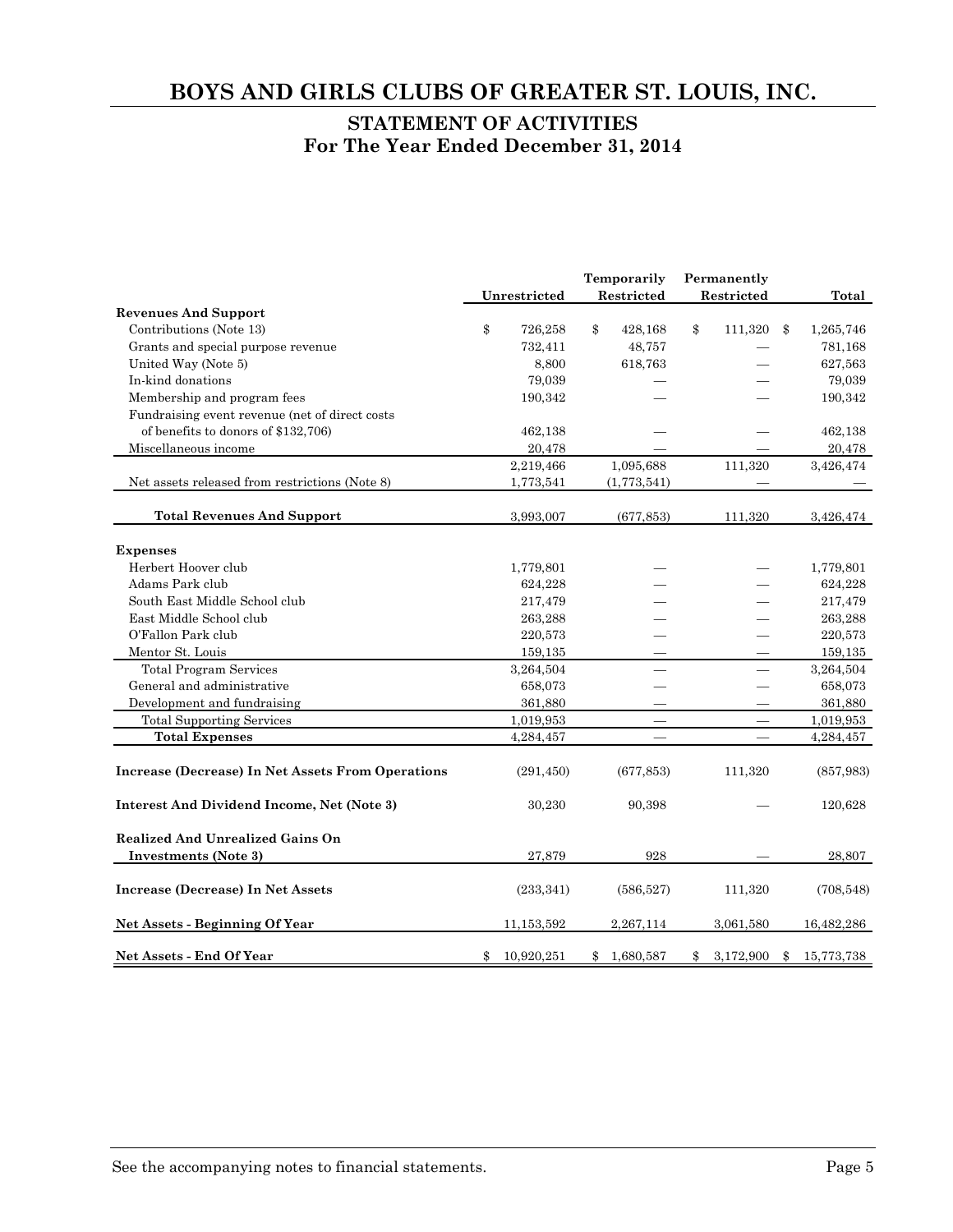#### **STATEMENT OF FUNCTIONAL EXPENSES For The Year Ended December 31, 2015**

|                                                        |                          |                   |                          | <b>Program Services</b>         |                       |                          |                               |                     | <b>Supporting Services</b> |                                 |                       |              |
|--------------------------------------------------------|--------------------------|-------------------|--------------------------|---------------------------------|-----------------------|--------------------------|-------------------------------|---------------------|----------------------------|---------------------------------|-----------------------|--------------|
|                                                        |                          |                   | <b>South East</b>        | Twillman                        | O'Fallon              | Ferguson                 |                               |                     | General                    | Development                     | Total                 |              |
|                                                        | Herbert                  | Adams             | Middle                   | Elementary                      | Park                  | Middle                   | Mentor                        | Total               | And                        | And                             | Supporting            |              |
|                                                        | <b>Hoover Club</b>       | Park Club         | School Club              | School Club                     | Club                  | <b>School Club</b>       | St. Louis                     | Program             | Administrative             | Fundraising                     | <b>Services</b>       | Total        |
| Personnel expenses                                     | $\mathbf{\$}$<br>811,375 | \$<br>479,036     | 192,839<br>\$            | \$                              | 254,976 \$ 209,651 \$ | 254,994                  | \$                            | 393,745 \$2,596,616 | 318,537<br>\$              | $$277,847$ \$                   | 596,384               | \$ 3,193,000 |
| Advertising and promotions<br>Conferences, conventions | 890                      | 1,176             | 1,053                    | 353                             | 649                   | 18,604                   | 105                           | 22,830              | 31,345                     | 2,549                           | 33,894                | 56,724       |
| and meetings                                           | 1,857                    | 1,948             | 216                      | 271                             | 337                   | 465                      | 683                           | 5,777               | 23,733                     | 4,608                           | 28,341                | 34,118       |
| Contracted services and                                |                          |                   |                          |                                 |                       |                          |                               |                     |                            |                                 |                       |              |
| program supplies                                       | 121,257                  | 37,093            | 27,074                   | 24,248                          | 61,032                | 50,415                   | 38,837                        | 359,956             | 9,074                      | 61                              | 9,135                 | 369,091      |
| Depreciation                                           | 315,127                  | 150,061           |                          |                                 |                       |                          |                               | 465,188             | 35,014                     | $\overline{\phantom{m}}$        | 35,014                | 500,202      |
| Donated services for                                   |                          |                   |                          |                                 |                       |                          |                               |                     |                            |                                 |                       |              |
| potential expansion                                    |                          | $\sim$            |                          |                                 |                       |                          |                               |                     | 30,608                     | $\qquad \qquad$                 | 30,608                | 30,608       |
| Dues and subscriptions                                 | 95                       | 33                | 26                       | 27                              | 26                    | 28                       | 55                            | 290                 | 26,423                     | 105                             | 26,528                | 26,818       |
| Equipment rental                                       |                          |                   |                          |                                 |                       |                          |                               |                     |                            |                                 |                       |              |
| and maintenance                                        | 14,085                   | 12,589            | 207                      | 258                             | 242                   | 333                      | 460                           | 28,174              | 13,572                     | 3,251                           | 16,823                | 44,997       |
| Interest expense                                       | 58,417                   | $\hspace{0.05cm}$ |                          |                                 |                       |                          |                               | 58,417              | 6,491                      |                                 | 6,491                 | 64,908       |
| Liability insurance                                    | 38,570                   | 26,276            | 11,280                   | 11,979                          | 6,528                 | 1,525                    | 3,769                         | 99,927              | 12,158                     | $\overline{\phantom{0}}$        | 12,158                | 112,085      |
| Occupancy                                              | 280,907                  | 32,700            | 9                        | $\hspace{0.1mm}-\hspace{0.1mm}$ | $\qquad \qquad$       | $\overline{\phantom{m}}$ | 164                           | 313,780             | 52                         | $\hspace{0.1mm}-\hspace{0.1mm}$ | 52                    | 313,832      |
| Office supplies                                        | 14,307                   | 6,543             | 4,028                    | 4,491                           | 7,164                 | 11,940                   | 11,429                        | 59,902              | 12,100                     | 5,796                           | 17,896                | 77,798       |
| Other - bank and merchant fees                         | (30)                     | $\hspace{0.05cm}$ | $\overline{\phantom{0}}$ |                                 | –                     | $\overline{\phantom{a}}$ | $\overline{\phantom{0}}$      | (30)                | 22,995                     | $\overline{\phantom{m}}$        | 22,995                | $22,\!965$   |
| Postage and shipping                                   | 11                       | 35                |                          |                                 |                       |                          | 20                            | 66                  | 5,869                      | 1,206                           | 7,075                 | 7,141        |
| Fundraising event supplies                             | $\longrightarrow$        | $\hspace{0.05cm}$ |                          |                                 | $\qquad \qquad$       | $\overline{\phantom{a}}$ | $\hspace{0.05cm}$             | $\sim$              | 5,088                      | 1,288                           | 6,376                 | 6,376        |
| Printing and publishing                                | 777                      | 405               | 513                      | 234                             | 499                   | 3,919                    | 29                            | 6,376               | 6,392                      | 3,612                           | 10,004                | 16,380       |
| Professional fees                                      | $\overline{\phantom{a}}$ | $\hspace{0.05cm}$ | 125                      | 1,575                           | 9,000                 | 34,322                   |                               | 45,022              | 92,788                     | 23,389                          | 116,177               | 161,199      |
| Telecommunication                                      |                          |                   |                          |                                 |                       |                          |                               |                     |                            |                                 |                       |              |
| and technology                                         | 35,072                   | 18,507            | 2,245                    | 3,491                           | 358                   | 17,921                   | 830                           | 78,424              | 10,124                     | 5,833                           | 15,957                | 94,381       |
| Travel                                                 | 7,681                    | 3,215             | 1,177                    | 576                             |                       | 2,031                    | 609                           | 15,289              | 13,421                     | 1,623                           | 15,044                | 30,333       |
| Bad debt expense                                       |                          |                   |                          |                                 |                       |                          |                               |                     | 49,607                     |                                 | 49,607                | 49,607       |
|                                                        | 1,700,398 \$<br>\$       | 769,617           | \$240,792                | \$                              | 302,479 \$ 295,486 \$ |                          | 396,497 \$450,735 \$4,156,004 |                     | 725,391                    |                                 | \$331,168 \$1,056,559 | \$5,212,563  |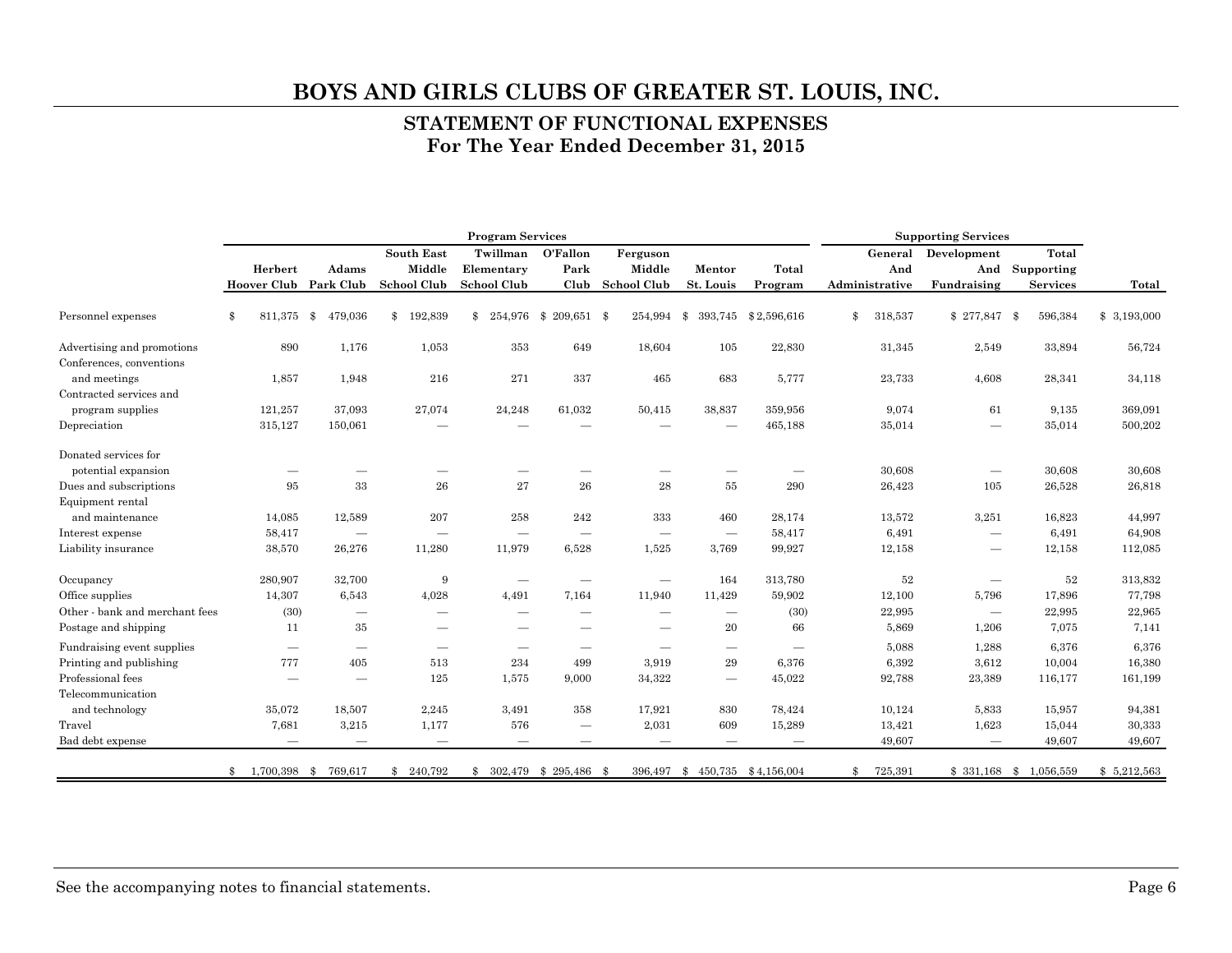#### **STATEMENT OF FUNCTIONAL EXPENSES For The Year Ended December 31, 2014**

|                                |                    | <b>Program Services</b>  |                               |                          |                                 |                                 |                     | <b>Supporting Services</b> |                              |                 |                         |
|--------------------------------|--------------------|--------------------------|-------------------------------|--------------------------|---------------------------------|---------------------------------|---------------------|----------------------------|------------------------------|-----------------|-------------------------|
|                                |                    |                          | South East                    | Twillman                 | O'Fallon                        |                                 |                     | General                    | Development                  | Total           |                         |
|                                | Herbert            | Adams                    | Middle                        | Elementary               | Park                            | Mentor                          | Total               | And                        | And                          | Supporting      |                         |
|                                | <b>Hoover Club</b> | Park Club                | <b>School Club</b>            | <b>School Club</b>       | Club                            | St. Louis                       | Program             | Administrative             | Fundraising                  | <b>Services</b> | Total                   |
| Personnel expenses             | \$<br>859,948 \$   | 402,316                  | \$187,566                     | 239,080<br>$\mathbf{\$}$ | $$154,625$ \$                   |                                 | 145,321 \$1,988,856 | \$305,703                  | \$243,144                    | 548,847<br>\$   | 2,537,703<br>\$         |
| Advertising and promotions     | 1,340              | 323                      | 185                           | 231                      | 185                             | 138                             | 2,402               | 2,149                      | 23,028                       | 25,177          | 27,579                  |
| Conferences, conventions       |                    |                          |                               |                          |                                 |                                 |                     |                            |                              |                 |                         |
| and meetings                   | 2,238              | 1,256                    | 482                           | 484                      | 500                             | 894                             | 5,854               | 16,950                     | 3,110                        | 20,060          | 25,914                  |
| Contracted services and        |                    |                          |                               |                          |                                 |                                 |                     |                            |                              |                 |                         |
| program supplies               | 90,051             | 17,154                   | 11,281                        | 8,075                    | 46,187                          | 6,982                           | 179,730             | 22,261                     | 5,135                        | 27,396          | 207,126                 |
| Depreciation                   | 336,720            | 134,375                  |                               |                          |                                 | $\overline{\phantom{0}}$        | 471,095             | 37,413                     |                              | 37,413          | 508,508                 |
| Donated legal services for     |                    |                          |                               |                          |                                 |                                 |                     |                            |                              |                 |                         |
| potential expansion            |                    |                          |                               |                          |                                 |                                 |                     | 44,789                     |                              | 44,789          | 44,789                  |
| Dues and subscriptions         | 1,817              | 380                      | 242                           | $\sqrt{272}$             | 217                             | 163                             | 3,091               | 26,181                     | 988                          | 27,169          | 30,260                  |
| Equipment rental               |                    |                          |                               |                          |                                 |                                 |                     |                            |                              |                 |                         |
| and maintenance                | 13,424             | 4,879                    | 672                           | 669                      | 228                             | 170                             | 20,042              | 6,082                      | 2,901                        | 8,983           | 29,025                  |
| Interest expense               | 66,521             | $\overline{\phantom{m}}$ | $\overbrace{\phantom{aaaaa}}$ |                          | $\overline{\phantom{m}}$        | $\overline{\phantom{0}}$        | 66,521              | 7,391                      |                              | 7,391           | 73,912                  |
| Liability insurance            | 32,470             | 20,891                   | 8,739                         | 9,223                    | 6,410                           | 2,141                           | 79,874              | 17,468                     |                              | 17,468          | 97,342                  |
| Occupancy                      | 314,649            | 21,599                   | 122                           |                          | $\hspace{0.1mm}-\hspace{0.1mm}$ | $\overline{\phantom{m}}$        | 336,370             | 268                        | $\overline{\phantom{0}}$     | 268             | 336,638                 |
| Office supplies                | 22,236             | 5,679                    | 6,459                         | 3,228                    | 10,756                          | 1,319                           | 49,677              | 21,486                     | 3,472                        | 24,958          | 74,635                  |
| Other - bank and merchant fees |                    | $\overline{\phantom{m}}$ | $\overline{\phantom{0}}$      |                          | $\overline{\phantom{m}}$        |                                 | $\hspace{0.05cm}$   | 14,460                     | $\overbrace{\qquad \qquad }$ | 14,460          | 14,460                  |
| Postage and shipping           | 297                | 176                      |                               | $\overline{\phantom{a}}$ | 40                              | $\overline{\phantom{m}}$        | 513                 | 5,131                      | 745                          | 5,876           | 6,389                   |
| Printing and publishing        | 1,966              | 1,557                    | 1,705                         | 1,587                    | 1,425                           | $125\,$                         | 8,365               | 3,625                      | 19,919                       | 23,544          | 31,909                  |
| Professional fees              |                    | 80                       | $\overline{\phantom{0}}$      |                          | $\overline{\phantom{0}}$        |                                 | 80                  | 113,045                    | 57,207                       | 170,252         | 170,332                 |
| Telecommunication              |                    |                          |                               |                          |                                 |                                 |                     |                            |                              |                 |                         |
| and technology                 | 27,785             | 13,273                   | $\overline{\phantom{m}}$      |                          |                                 | 438                             | 41,496              | 2,316                      | 264                          | 2,580           | 44,076                  |
| Travel                         | 8,339              | 290                      | 26                            | 439                      |                                 | 1,444                           | 10,538              | 11,355                     | 1,967                        | 13,322          | 23,860                  |
|                                | $$1,779,801$ \$    | 624,228                  | \$217,479                     | \$263,288                |                                 | \$220,573 \$159,135 \$3,264,504 |                     | \$658,073                  | \$ 361,880                   | \$1,019,953     | 4,284,457<br>$^{\circ}$ |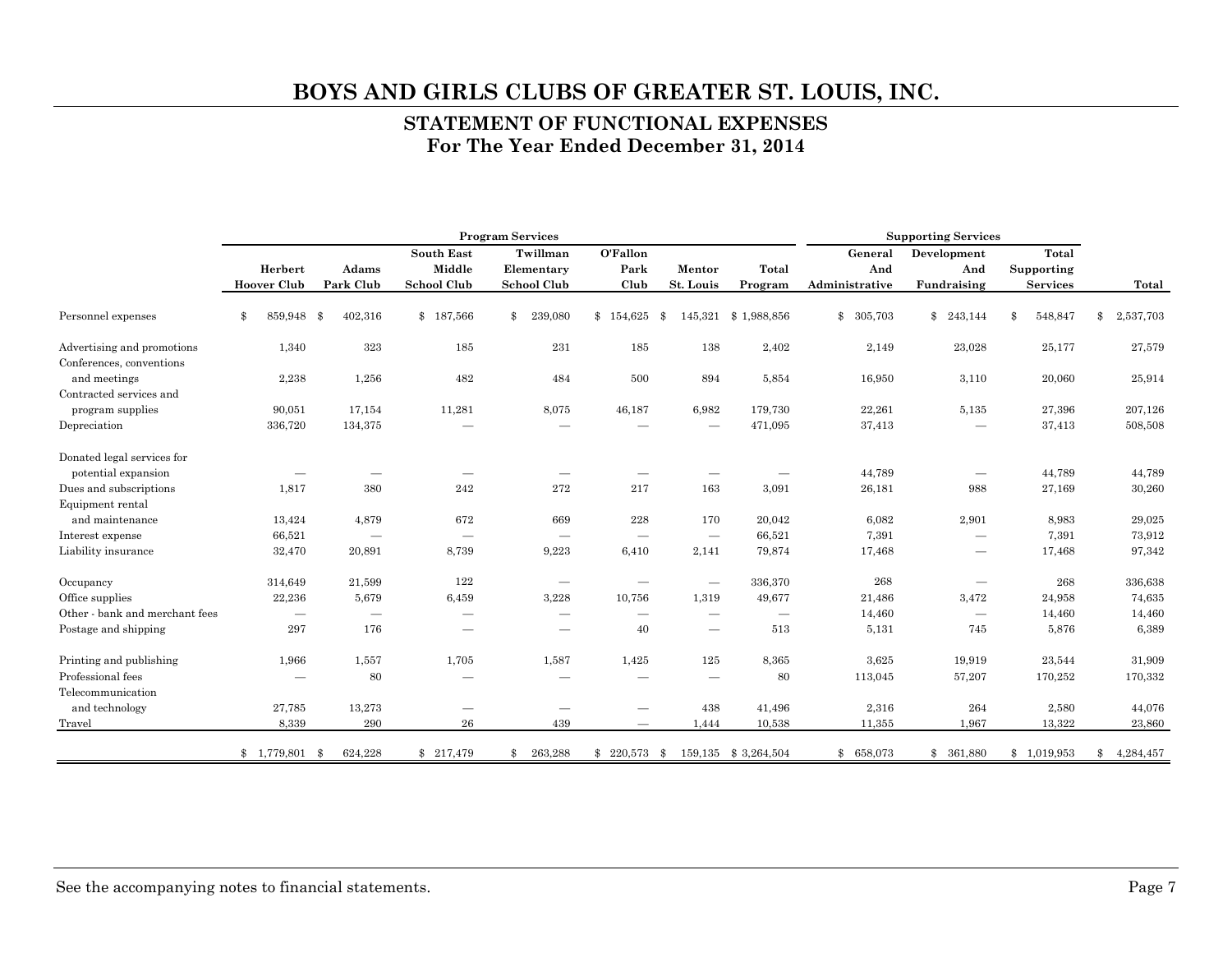# **BOYS AND GIRLS CLUBS OF GREATER ST. LOUIS, INC. STATEMENT OF CASH FLOWS**

|                                                              | <b>For The Years</b>      |                  |
|--------------------------------------------------------------|---------------------------|------------------|
|                                                              | <b>Ended December 31,</b> |                  |
|                                                              | 2015                      | 2014             |
| <b>Cash Flows From Operating Activities</b>                  |                           |                  |
| Increase (decrease) in net assets                            | \$<br>2,507,670           | \$<br>(708, 548) |
| Adjustments to reconcile (increase) decrease in net assets   |                           |                  |
| to net cash provided by operating activities:                |                           |                  |
| Depreciation                                                 | 500,202                   | 508,508          |
| Contributions of property and equipment                      | (57, 166)                 |                  |
| Contributions restricted for endowment                       | (218, 922)                | (300,000)        |
| Realized and unrealized (gains) losses on investments        | 114,991                   | (28, 807)        |
| Changes in assets and liabilities:                           |                           |                  |
| (Increase) decrease in unconditional promises to give        | (4,526)                   | 729,200          |
| Increase in accounts receivable                              | (31, 302)                 | (19, 669)        |
| (Increase) decrease in prepaid insurance                     | (8,340)                   | 2,245            |
| Increase (decrease) in accounts payable and accrued expenses | 14,599                    | (6,060)          |
| <b>Net Cash Provided By Operating Activities</b>             | 2,817,206                 | 176,869          |
|                                                              |                           |                  |
| <b>Cash Flows From Investing Activities</b>                  |                           |                  |
| Proceeds from sale of investments                            | 1,571,790                 | 1,862,315        |
| Purchases of investments                                     | (3,824,638)               | (2, 183, 086)    |
| Purchases of property and equipment                          | (216, 940)                | (83, 259)        |
| <b>Net Cash Used In Investing Activities</b>                 | (2,469,788)               | (404, 030)       |
|                                                              |                           |                  |
| <b>Cash Flows From Financing Activities</b>                  |                           |                  |
| Payments on long-term debt                                   | (160, 174)                | (141, 768)       |
| Proceeds from endowment contributions                        | 218,922                   | 300,000          |
| <b>Net Cash Provided By Financing Activities</b>             | 58,748                    | 158,232          |
|                                                              |                           |                  |
| Net Increase (Decrease) In Cash And Cash Equivalents         | 406,166                   | (68,929)         |
| <b>Cash And Cash Equivalents - Beginning Of Year</b>         | 101,597                   | 170,526          |
|                                                              |                           |                  |
| <b>Cash And Cash Equivalents - End Of Year</b>               | \$<br>507,763             | \$<br>101,597    |
| Supplemental Disclosure Of Cash Flow Information             |                           |                  |
| Interest paid                                                | \$<br>64,908              | \$<br>73,912     |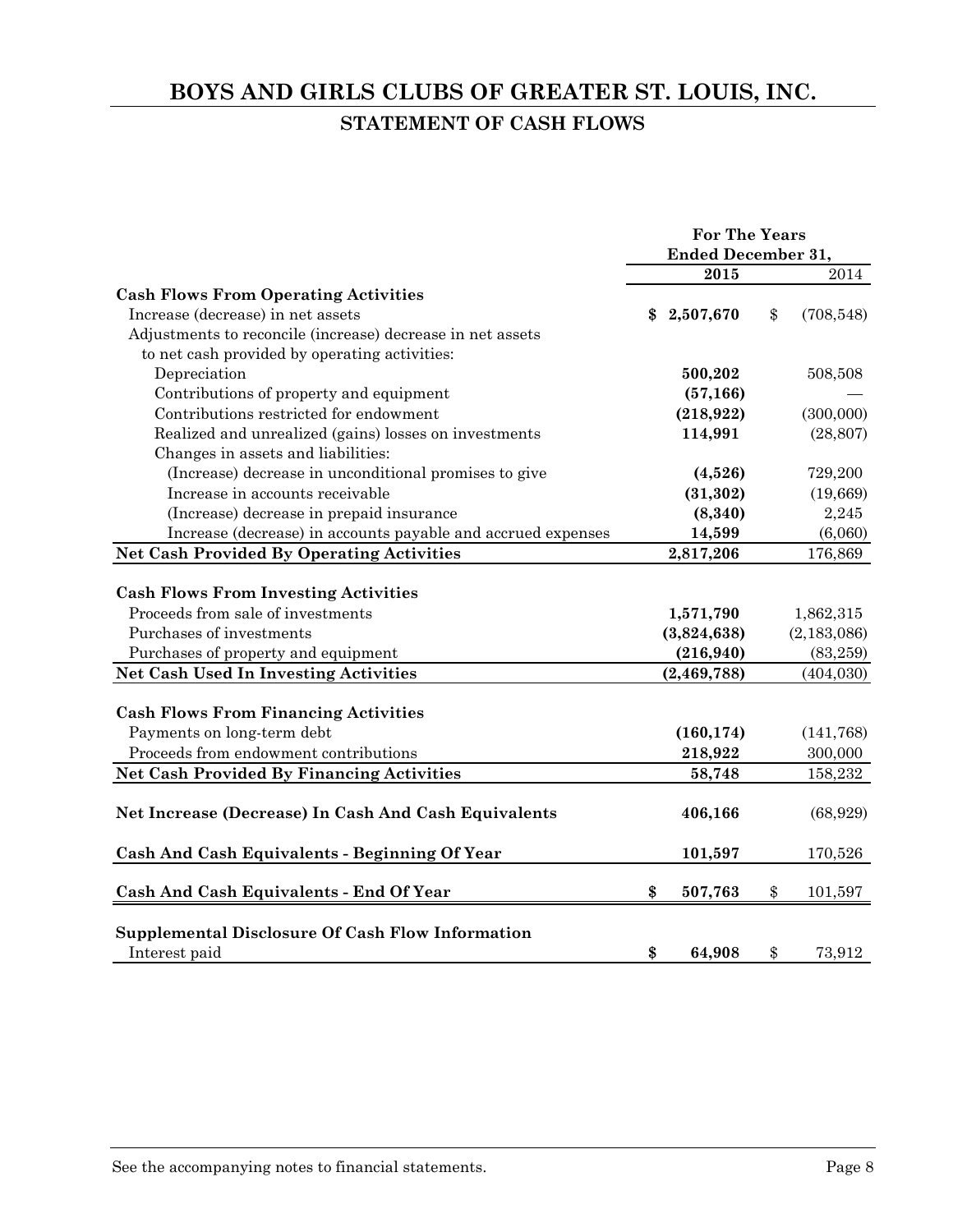**NOTES TO FINANCIAL STATEMENTS December 31, 2015 And 2014** 

# **1. Summary Of Significant Accounting Policies**

## **Basis Of Accounting**

The accompanying financial statements of Herbert Hoover Boys and Girls Club of St. Louis, Inc. d/b/a Boys and Girls Clubs of Greater St. Louis, Inc. (the Organization) have been prepared on the accrual basis of accounting. Income is recognized when earned and expenses are recognized when incurred.

### **Basis Of Presentation**

The financial statement presentation follows the requirements of the Financial Accounting Standards Board for Not-for-Profit Organizations by presenting assets and liabilities within similar groups and classifying them in ways that provide relevant information about their interrelationships, liquidity and financial flexibility. As a result, the Organization is required to report its financial position and activities according to the following three classes of assets:

*Unrestricted Net Assets* represent those net assets that are not subject to donor-imposed stipulations. All contributions are considered to be available for unrestricted use unless specifically restricted by the donor.

*Temporarily Restricted Net Assets* represent those net assets whose use has been limited by donor-imposed stipulations that either can be fulfilled or expire by the passage of time.

*Permanently Restricted Net Assets* represent those net assets whose use has been limited by donor-imposed stipulations that will remain in effect in perpetuity.

### **Estimates And Assumptions**

Management uses estimates and assumptions in preparing financial statements in conformity with accounting principles generally accepted in the United States of America. Those estimates and assumptions affect the reported amounts of assets and liabilities, the disclosure of contingent assets and liabilities and the reported revenues and expenses. Actual results could differ from those estimates. Material estimates that are particularly susceptible to significant change in the near term relate to the determination of the allowance for uncollectible receivables and promises to give.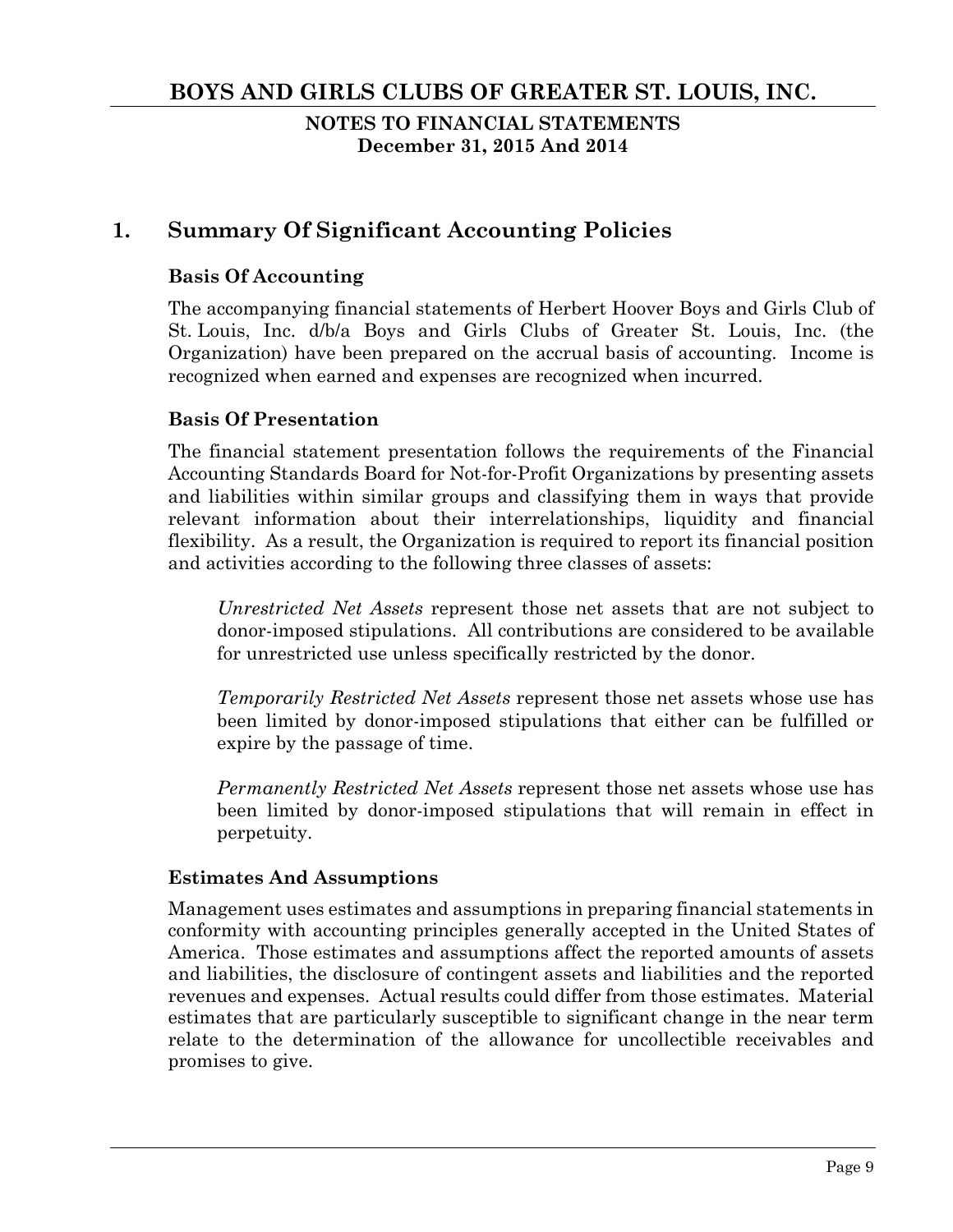Notes To Financial Statements *(Continued)*

## **Cash And Cash Equivalents**

The Organization considers all unrestricted balances held in checking accounts, savings accounts and short-term investment accounts with original maturity dates of three months or less to be cash equivalents.

The Organization maintains its cash and cash equivalents at several banks and with several investment managers. At various times throughout the year, bank deposits may exceed federally insured limits. In addition, some cash equivalents consist of money market funds, which are not covered by Federal Deposit Insurance Corporation.

### **Investments**

Investments are reported at fair value based on quoted prices in active markets for identical assets (Level 1) or on significant other observable inputs (Level 2) as described in Note 4. Gains or losses on sales of investments are determined on a specific cost identification method. Unrealized gains and losses are determined based on year-end fair value fluctuations. All investment income is reported as increases or decreases in unrestricted net assets unless a donor or law restricts the use of the income.

Investment securities are exposed to various risks such as interest rate, market and credit risks. Due to the level of risk associated with certain investment securities, it is at least reasonably possible that changes in the values of investment securities will occur in the near term and such changes could materially affect the amounts reported in the statement of financial position.

### **Fair Value Of Financial Instruments**

Various methods and assumptions were used to estimate the fair value of each class of financial instruments. Cash and cash equivalents are valued at their carrying amount due to their short maturities. Investments are reported at fair value based on quoted market prices or other significant inputs.

### **Accounts Receivable**

Accounts receivable are stated at the amount management expects to collect from outstanding balances. Management provides for probable uncollected amounts through a charge to earnings and a credit to a valuation allowance based on its assessment of the current status of individual accounts. Balances that are still outstanding after management has used reasonable collection efforts are written off through a charge to the valuation allowance and a credit to trade accounts receivable. Management has determined that no valuation allowance is necessary for accounts receivable as of December 31, 2015 or 2014.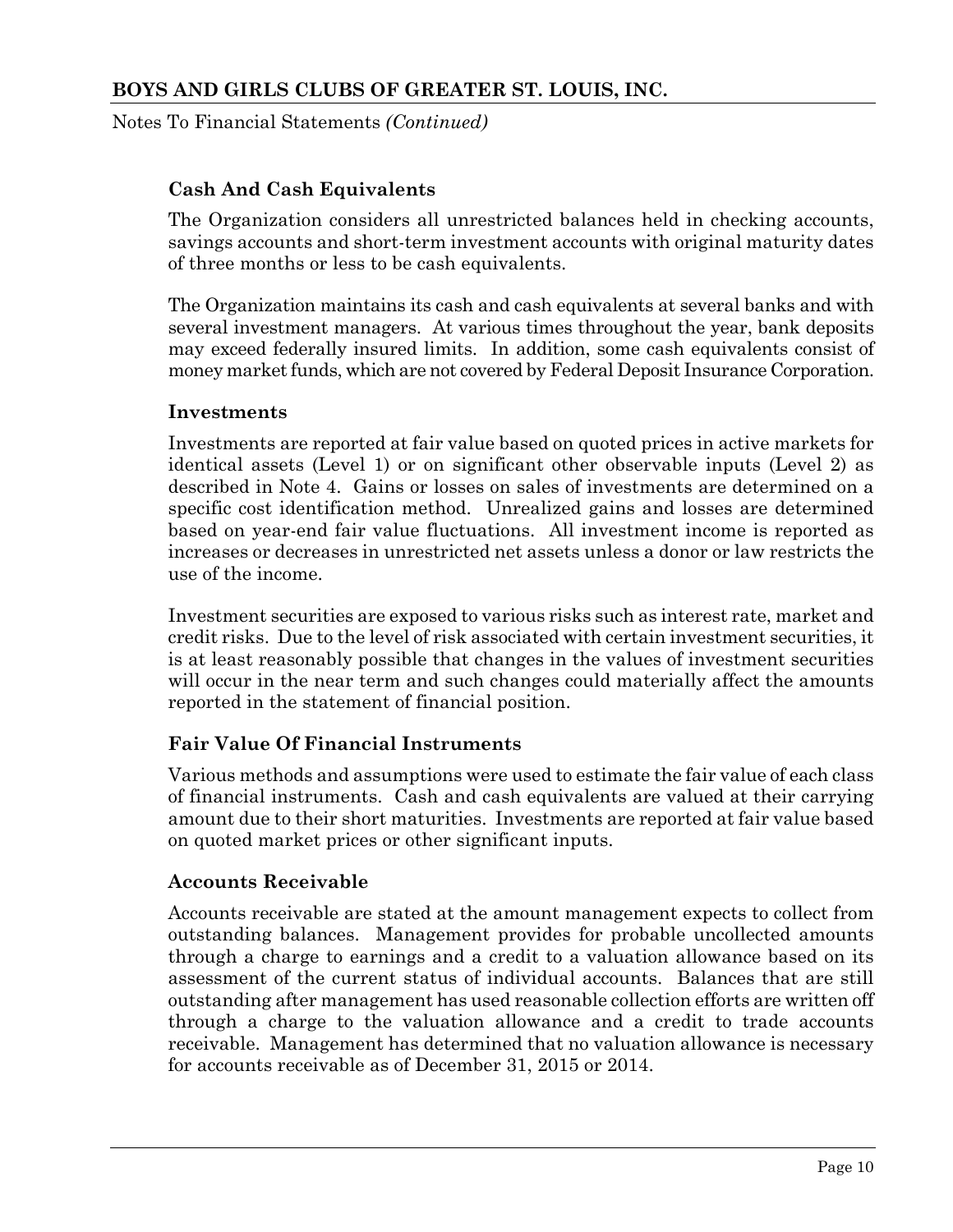Notes To Financial Statements *(Continued)*

## **Unconditional Promises To Give**

Unconditional promises to give in future periods are recognized as support in the period the promises are received. Promises to give, which depend upon specified future and certain events, are reported at the amount management expects to collect on balances outstanding at year end. Management provides for probable uncollected amounts through a charge to contribution revenue and a credit to a valuation allowance based on its assessment of the current status of the existing receivables. Balances that are still outstanding after management has used reasonable collection efforts are written off through a charge to the valuation allowance and a credit to promises to give. Management has determined that no change in the allowance is necessary as of December 31, 2015 or 2014.

Unconditional gifts expected to be collected within one year are reported at their net realizable value. Unconditional gifts expected to be collected in future years are reported at the present value of estimate future cash flows. The resulting discount is amortized and reported as contribution revenue in the statement of activities.

## **Property And Equipment**

Property and equipment are carried at cost, if purchased, or at fair value, if donated; less accumulated depreciation computed using the straight-line method over periods ranging from 3 to 40 years. The Organization capitalizes all expenditures in excess of \$2,500 for property and equipment.

### **Restricted And Unrestricted Support And Revenue**

The Organization reports gifts of cash and other assets as restricted support if they are received with donor stipulations that limit the use of the donated assets. When a donor restriction expires, that is, when a stipulated time restriction ends or purpose restriction is accomplished, temporarily restricted net assets are reclassified to unrestricted net assets and reported in the statement of activities as net assets released from restrictions.

### **Donated Property, Services And Materials**

Various equipment, services and materials are donated to the Organization. Donated equipment, certain donated professional services and donated materials are recorded as contributions at their estimated fair value on the dates of the contributions. During 2015 and 2014, the Organization received \$63,858 and \$44,789, respectively in donated services related to the potential expansion of the Organization's facilities.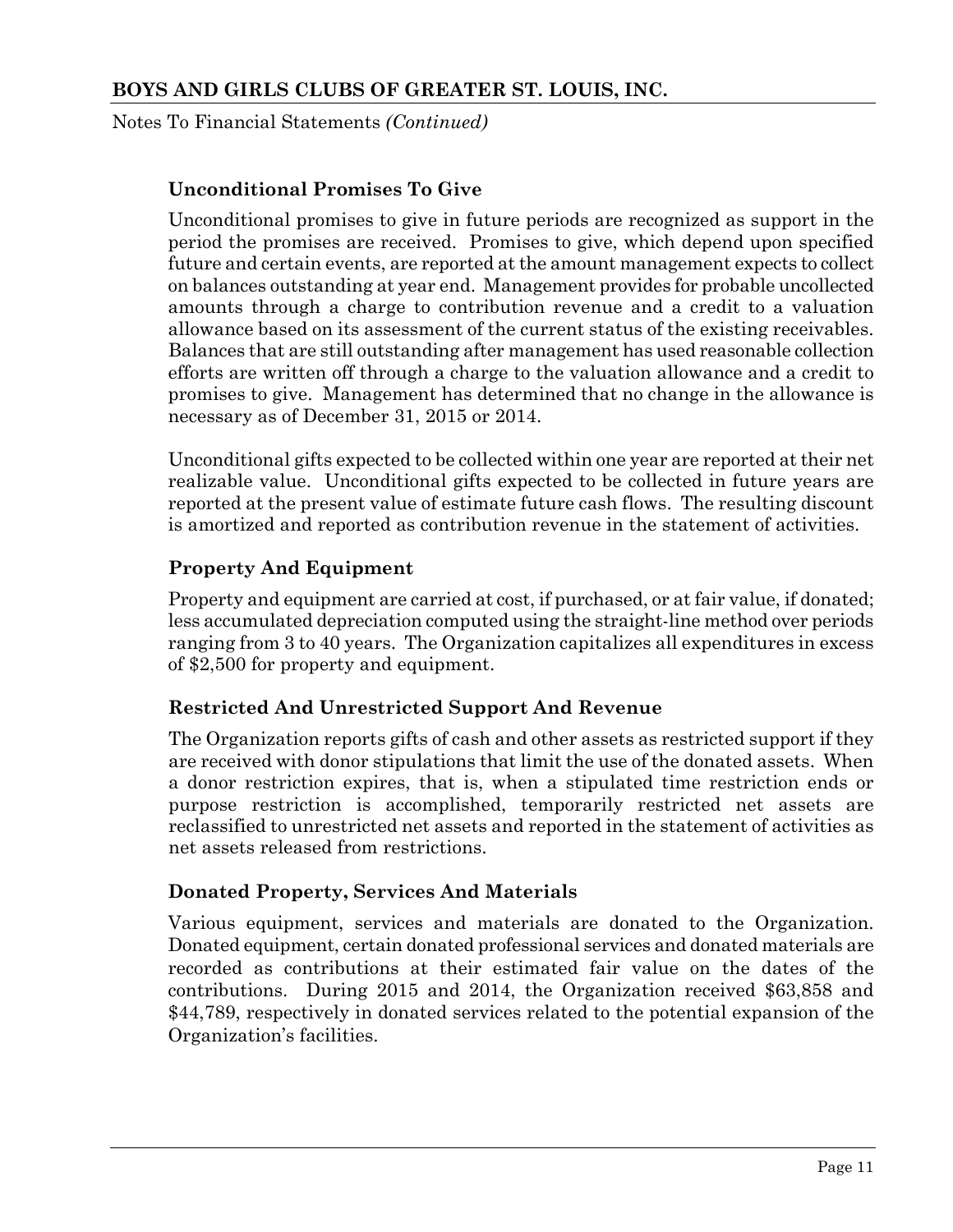Notes To Financial Statements *(Continued)*

From time to time, the Organization receives donated goods that it passes along to its members, but would not otherwise purchase. The Organization is not the ultimate beneficiary of these donated goods, therefore, revenue is not recorded. In addition, a substantial number of other volunteers have donated their time to the Organization's program services and fundraising activities. This volunteer time has not been recorded because it does not meet the criteria for recognition under generally accepted accounting principles.

### **Description Of Program Services And Supporting Activities**

The following program services and supporting activities are included in the accompanying financial statements:

#### Herbert Hoover Club

This is the founding location in North City that currently serves approximately 3,000 youth annually. Open 48 weeks a year, five days a week, the 78,000 squarefoot facility houses the Clarkson Eyecare Vision Clinic, MJL Aquatics Center, MetLife Learning Center, and All-Star Field, as well as a dental clinic, reading room, science room, technology center, game room, tennis courts, football field, gymnasium, art room, teen center, performing arts/dance studio, multi-purpose room, cafeteria and kitchen, fitness center, and a new music studio.

#### Adams Park Club

This facility began operating in 2007 at the Adams Park Community Center. This location currently serves approximately 650 children annually. Located in the Forest Park Southeast Neighborhood, the 28,000 square-foot center offers educational, recreational and social activities, as well as teen-focused programs. The facility includes a gym, dance studio, fitness center, game room, computer lab, Clarkson Eyecare Clinic, and the Jim Edmonds Field.

#### South East Middle School Club

This is the Organization's first school-based site that opened in 2008. A partnership with Hazelwood School District and St. Louis County, it is located in the Spanish Lake area and operates five days a week. This unit shares a gymnasium, performance stage, library, technology center, cafeteria, art room and game room with the school and serves approximately 330 youth annually. The center offers education, recreational, and social activities, as well as teen-focused programs. Members can also access the dental and vision clinics at other locations.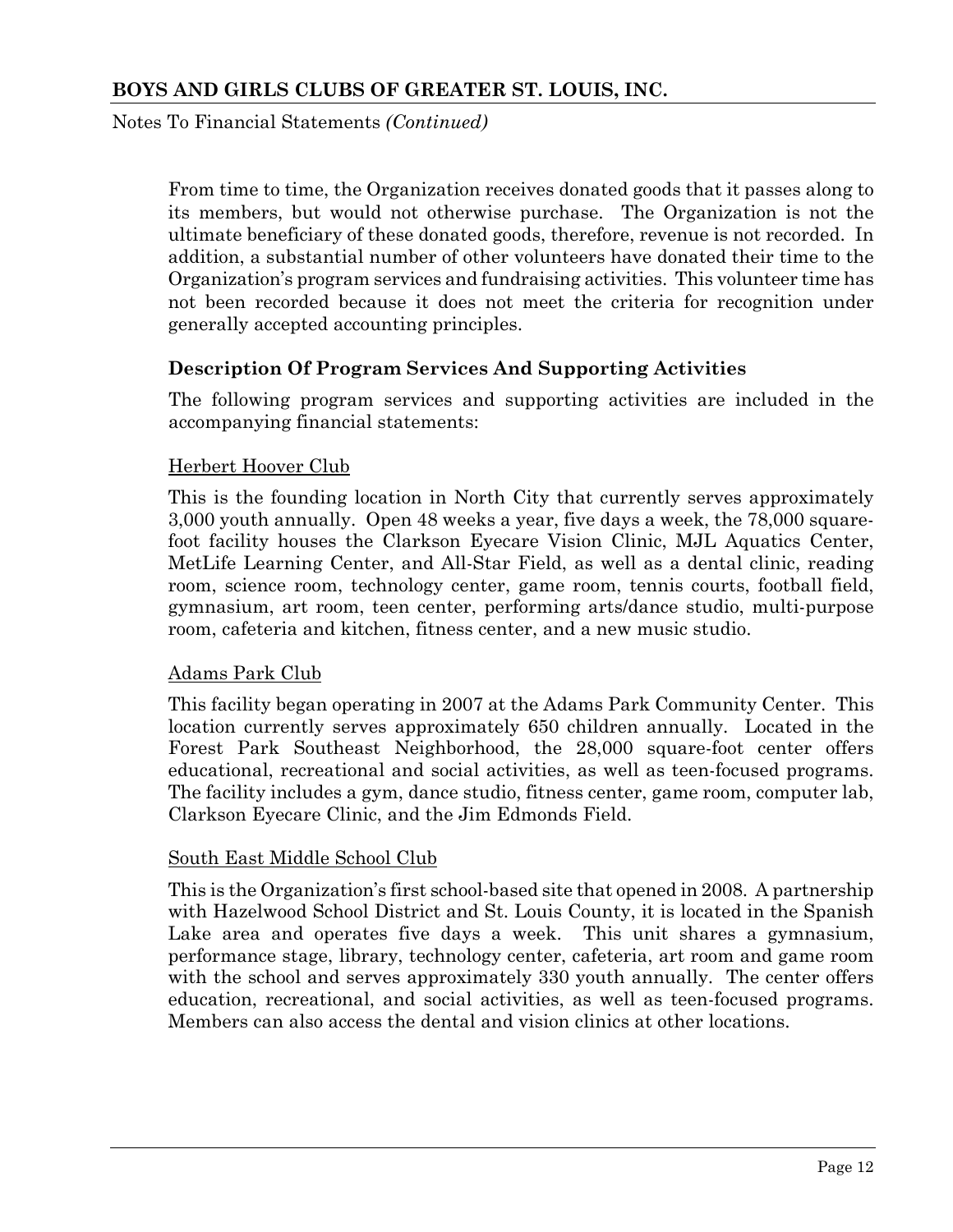#### Notes To Financial Statements *(Continued)*

### Twillman Elementary School Club

This club opened in summer 2013 and deepens the Organization's partnerships with both the Hazelwood School District and the Spanish Lake community. This location operates five days a week, sharing a library, cafeteria, a computer lab and gymnasium with Twillman Elementary School. This club is serving approximately 230 youth annually. The center provides educational, recreational, and social activities and members have full access to dental and vision services.

#### O'Fallon Park Club

The O'Fallon Park club, located in North St. Louis City, opened in February of 2013 and is in partnership with the YMCA of Greater St. Louis and the City of St. Louis Department of Parks, Recreation and Forestry. This club has offered a select number of programs and is scheduled to operate at full capacity, 48 weeks a year, five days a week, with complete access and transportation to dental and vision services beginning in 2014. The 79,000 square foot facility has a full-size double gymnasium, 12 basketball hoops plus volleyball nets, fitness center, elevated running/walking track, Teen Hub/game room, computer lab, three wet multipurpose rooms, classroom space, indoor pool and outdoor pool. The facility serves approximately 790 youth annually.

#### Ferguson Middle School Club

This school-based site opened to serve youth in Ferguson and surrounding communities right on time for Summer Camp on June 8, 2015. The Club serves 550 members and is located in the Ferguson Middle School.

#### Mentor St. Louis

This program empowers St. Louis elementary school students to succeed in school through structured, positive mentoring relationships with caring adult volunteers. Every year, youth in first through sixth grade are encouraged to develop a love of learning and ultimately reach their highest potential through literacy-based programming and supportive one-on-one relationships. More than 335 elementary school-age members at five St. Louis Public Schools were mentored by over 250 Mentors through the Club's Mentor St. Louis Program. Also included is the "Be Great Graduate Program" at Roosevelt High School and Normandy High School.

#### General And Administrative

General and administration includes the functions includes necessary to maintain an equitable employment program, ensure an adequate working environment, provide coordination and articulation of the Organization's program strategy, secure proper administrative functioning of the Board of Directors, maintain competent legal services for the program administration of the Organization, and manage the financial and budgetary responsibilities of the Organization.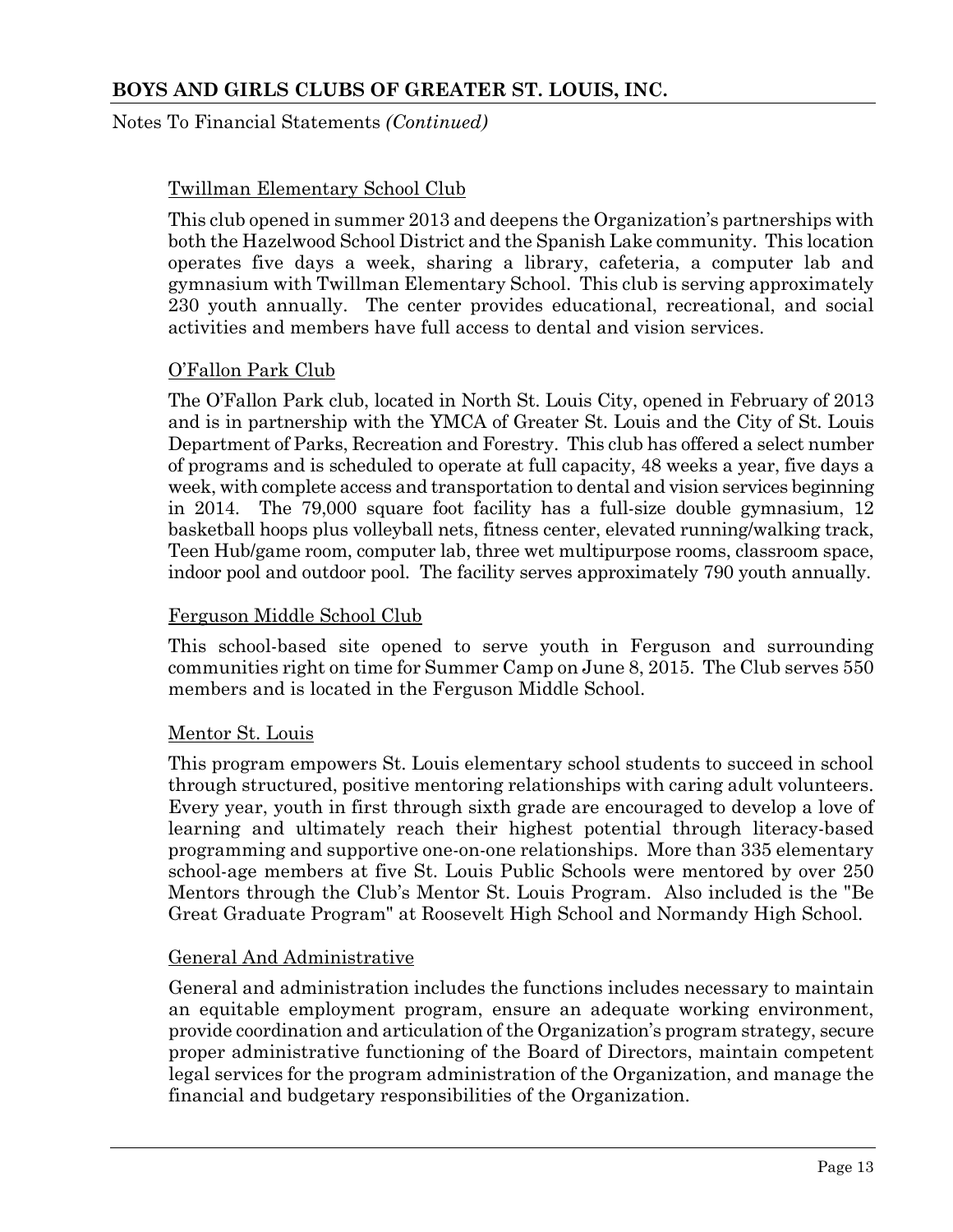Notes To Financial Statements *(Continued)*

### Development And Fundraising

The development and fundraising function provides the structure necessary to encourage and secure private financial support from individuals, foundations and corporations, as well as support from local, state, and federal government agencies.

## **Allocation Of Expenses**

Expenses are charged to program services and supporting activities on the basis of periodic time and expense studies. General and administrative expenses include those expenses that are not directly identifiable with any other specific function but provide for the overall support and direction of the Organization.

### **Tax Status**

The Organization constitutes a qualified not-for-profit organization under Section 501(c)(3) of the Internal Revenue Code and is, therefore, exempt from federal income taxes. The Organization has a policy to evaluate tax positions, which may be considered uncertain and has determined that no uncertain tax positions exist as of December 31, 2015. The Organization's tax returns for the tax years ended 2012 and later remain subject to examination by taxing authorities.

### **Reclassifications**

Certain items in the 2014 financial statements have been reclassified, where appropriate, to confirm to the presentation used in the 2015 financial statements.

### **Subsequent Events**

Management has evaluated subsequent events through June 30, 2016, the date which the financial statements were available for issue.

## **2. Operations**

The Organization is a not-for-profit organization dedicated to providing recreational, athletic and educational facilities for youth in the metropolitan St. Louis area.

The Organization operates at several locations, two of which it owns. The Organization also has agreements with the Hazelwood School District to offer programs at Hazelwood East Middle School, South East Middle School, and Ferguson Middle School.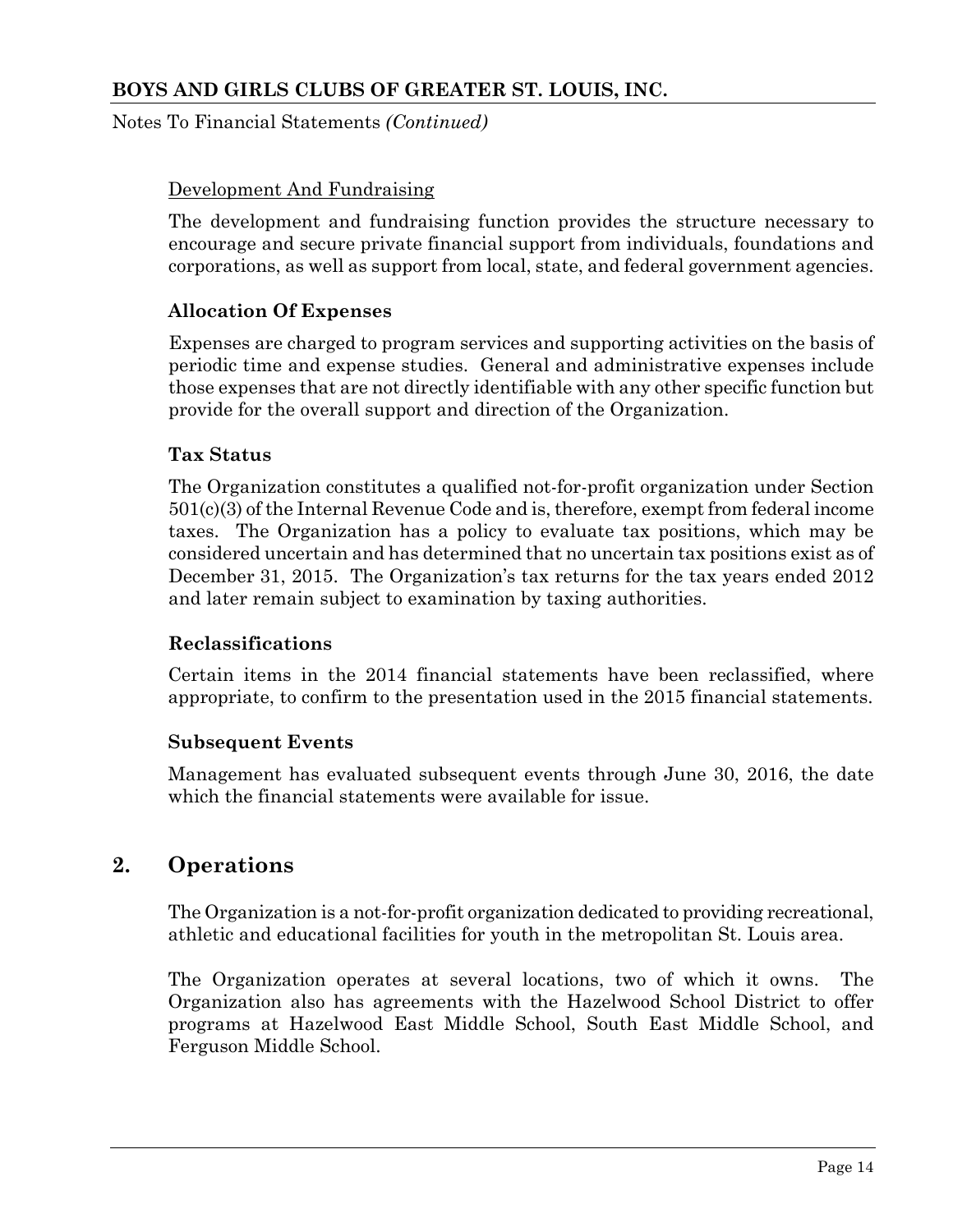Notes To Financial Statements *(Continued)*

During 2009, the Organization merged with Mentor St. Louis, a nonprofit corporation. Mentor St. Louis offers school-based mentoring supplemented by additional weekly contact with students in the St. Louis Public School District, including personal visits, phone calls and writing correspondence.

## **3. Investments**

Investments consist of:

|                           | 2015          |                 | 2014            |                  |
|---------------------------|---------------|-----------------|-----------------|------------------|
|                           |               | Fair            |                 | Fair             |
|                           | Cost          | Value           | Cost            | Value            |
| Cash and cash equivalents | \$<br>701,654 | \$<br>701,654   | \$<br>243,379   | 243,379<br>\$    |
| Mutual funds              | 2,665,720     | 2,488,374       | 2,493,724       | 2,580,024        |
| Government obligations    | 334,003       | 336,103         | 187,931         | 187,510          |
| Corporate bonds           | 282,251       | 287,494         | 188,887         | 193,072          |
| Corporate stocks          | 2,243,305     | 2,403,140       | 752,755         | 874,923          |
|                           | 6,226,933     | \$<br>6,216,765 | \$<br>3,866,676 | 4,078,908<br>\$. |

For the years ended December 31, 2015 and 2014, unrealized losses of \$225,400 and \$132,060, respectively, were recorded to adjust investments to fair value. For the years ended December 31, 2015 and 2014, realized gains of \$110,409 and \$160,867, respectively, were recorded from the sale of investments.

Investment fees of \$48,916 and \$36,783 were incurred in 2015 and 2014, respectively, and are netted against interest and dividend income.

Investments are classified in several funds as follows:

|                                                                                                   | 2015                                |   | 2014                           |
|---------------------------------------------------------------------------------------------------|-------------------------------------|---|--------------------------------|
| Amberg Fund<br>Assets permanently restricted for endowment<br>Other funds and general investments | 1,083,909<br>3,301,682<br>1,831,174 | S | 817,907<br>3,235,389<br>25,612 |
|                                                                                                   | 6,216,765                           |   | 4,078,908                      |

The Amberg Fund is board-designated. The assets held for permanent endowment are described in Note 9.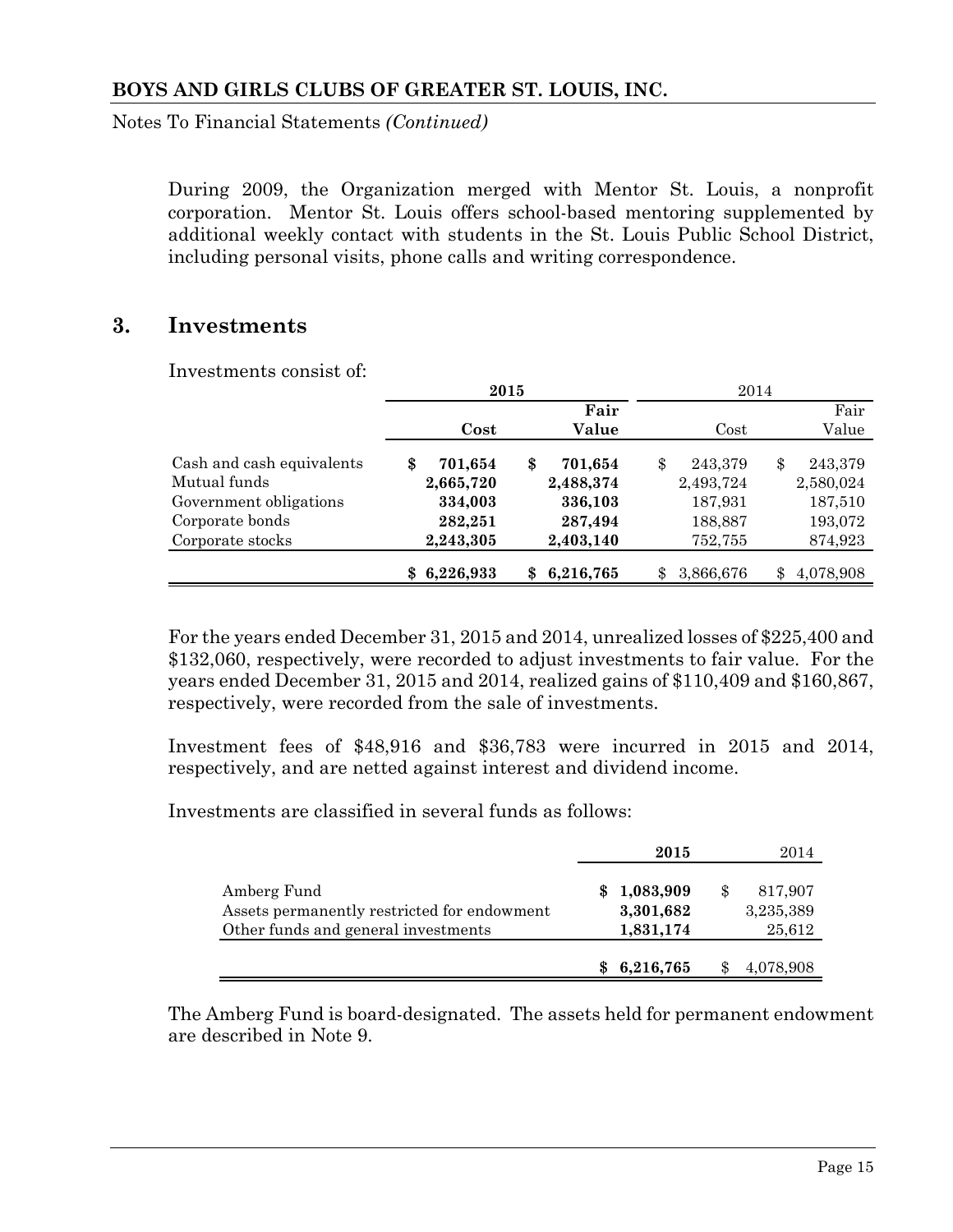Notes To Financial Statements *(Continued)*

## **4. Fair Value**

The Organization accounts for certain investments at fair value as required by generally accepted accounting principles. Fair value is defined as the exchange price that would be received for an asset or paid to transfer a liability (an exit price) in the principal or most advantageous market for the asset or liability in an orderly transaction between market participants on the measurement date. The valuation techniques are required to maximize the use of observable inputs and minimize the use of unobservable inputs.

There are three general valuation techniques that may be used to measure fair value, as described below:

- Market approach Uses prices and other relevant information generated by market transactions involving identical or comparable asset or liabilities.
- Cost approach Based on the amount that currently would be required to replace the service capacity of an asset.
- Income approach Uses valuation techniques to convert future amounts to a single present amount based on current market expectations about the future amounts.

Investments measured and reported at fair value are classified and disclosed in one of the following three categories:

- *Level 1* Quoted prices that are readily available in active markets/exchanges for identical investments.
- *Level 2* Pricing inputs other than quoted prices included within Level 1 that are observable for the investment, either directly or indirectly.
- *Level 3* Significant pricing inputs that are unobservable for the investment and includes investments for which there is little, if any, market activity for the investment.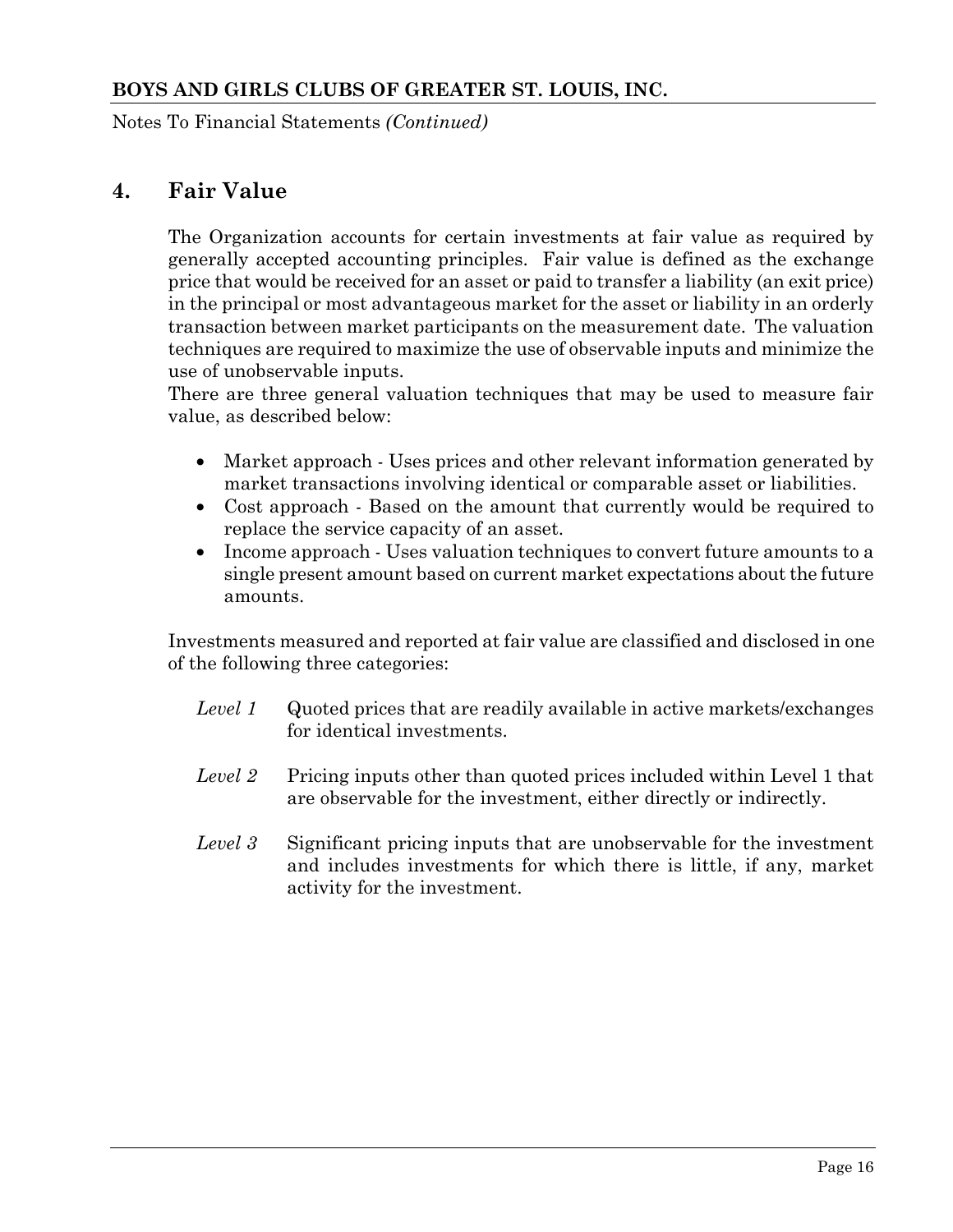Notes To Financial Statements *(Continued)*

The following are the major categories of assets measured at fair value on a recurring basis at December 31, 2015 and 2014:

|                        |             |               | 2015    |         |    |           |
|------------------------|-------------|---------------|---------|---------|----|-----------|
|                        | Level 1     |               | Level 2 | Level 3 |    | Total     |
|                        |             |               |         |         |    |           |
| Mutual funds           | \$2,488,374 | $\mathbf{\$}$ |         | \$      | \$ | 2,488,374 |
| Government obligations |             |               | 336,103 |         |    | 336,103   |
| Corporate bonds        |             |               | 287,494 |         |    | 287,494   |
| Corporate stocks       | 2,403,140   |               |         |         |    | 2,403,140 |
|                        |             |               |         |         |    |           |
| Total Assets           | \$4,891,514 | \$            | 623,597 | \$      | \$ | 5,515,111 |
|                        |             |               |         |         |    |           |
|                        |             |               | 2014    |         |    |           |
|                        | Level 1     |               | Level 2 | Level 3 |    | Total     |
|                        |             |               |         |         |    |           |
| Mutual funds           | \$2,580,024 | $\mathbf{\$}$ |         | \$      | \$ | 2,580,024 |
|                        |             |               |         |         |    |           |
| Government obligations |             |               | 187,510 |         |    | 187,510   |
| Corporate bonds        |             |               | 193,072 |         |    | 193,072   |
| Corporate stocks       | 874,923     |               |         |         |    | 874,923   |
|                        |             |               |         |         |    |           |

At December 31, 2015 and 2014, the Level 2 assets utilize the following valuation techniques and inputs:

*Governmental Obligations:* The fair value of investments in governmental agency obligations is primarily determined using techniques consistent with the income approach. Significant observable inputs to the income approach include data points for benchmark constant maturity curves and spreads.

*Corporate Bonds:* The fair value of investments in U.S. and international corporate bonds is primarily determined using techniques that are consistent with the market approach. Significant observable inputs include benchmark yields, reported trades, observable broker-dealer quotes, issuer spreads, and security specific characteristics, such as early redemption options.

During 2015 and 2014, there were no changes in the methods or assumptions utilized to derive the fair value of the Organization's assets.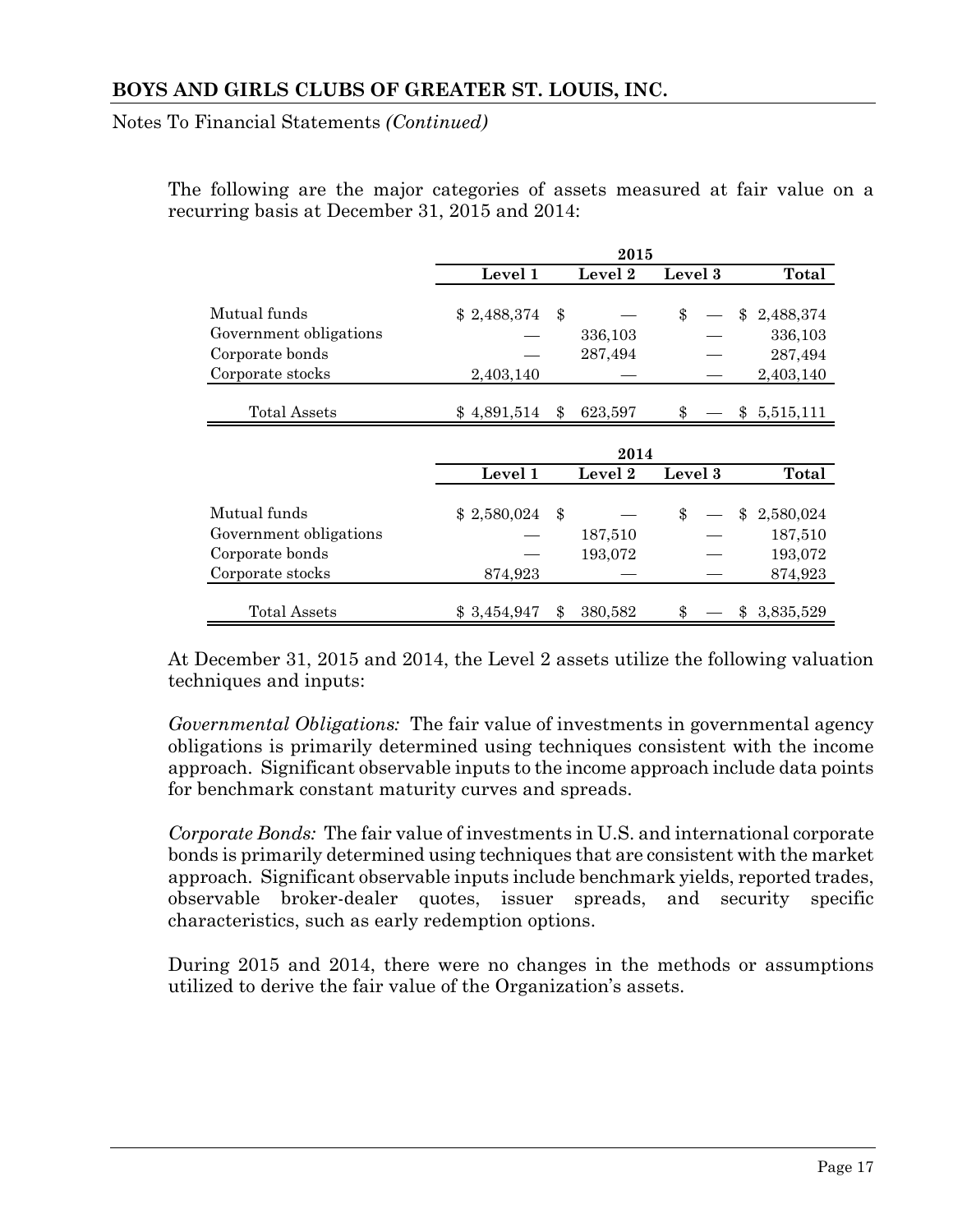Notes To Financial Statements *(Continued)*

## **5. Promises To Give**

Unconditional short-term promises consist of pledges that had not yet been collected at year end and are due within one year. Long-term promises to give include promises to give that are payable over a period greater than one year. At December 31, 2015 and 2014, unconditional promises to give are expected to be collected as follows: **2015** 2014

|                                       | 2019      | 40 I 4      |
|---------------------------------------|-----------|-------------|
| Pledges due in less than one year     | 1,224,703 | \$1,349,027 |
| Pledges due in 1 - 5 years            | 397,500   | 250,000     |
| Less: Present value discount          | (27, 100) | (8, 450)    |
|                                       | 1,595,103 | 1,590,577   |
| Less: Allowance for doubtful accounts | (14,080)  | (14,080)    |
|                                       | 1,581,023 | 1,576,497   |

Promises to give receivable in more than one year are discounted at a rate of 3.5%- 3.8%.

The United Way of Greater St. Louis, Inc. (United Way) provides funding for the Organization's activities. Notification of the succeeding year's funding is received by the Organization in December. Accordingly, the amounts awarded during 2015 and 2014 of \$602,825 and \$618,763, respectively, were recorded as temporarily restricted contributions and related promises to give at December 31, 2015 and 2014, respectively (Note 8).

In 2011, the Organization received an unconditional promise to give for a permanent endowment from an individual to contribute \$1,000,000 over a five-year period. Payments began at the end of 2011 and continued through the end of 2015. At December 31, 2014, \$200,000 of the promise to give was included in permanently restricted net assets for education and career development programs. All outstanding amounts were paid during 2015.

The Organization received a long-term conditional promise to give from a local corporation for approximately \$500,000 to establish an endowment for technology programs. Payments began in 2010 and final payment of \$100,000 was made in 2014. Receipt of the funding each year was conditional upon the local corporation's financial success.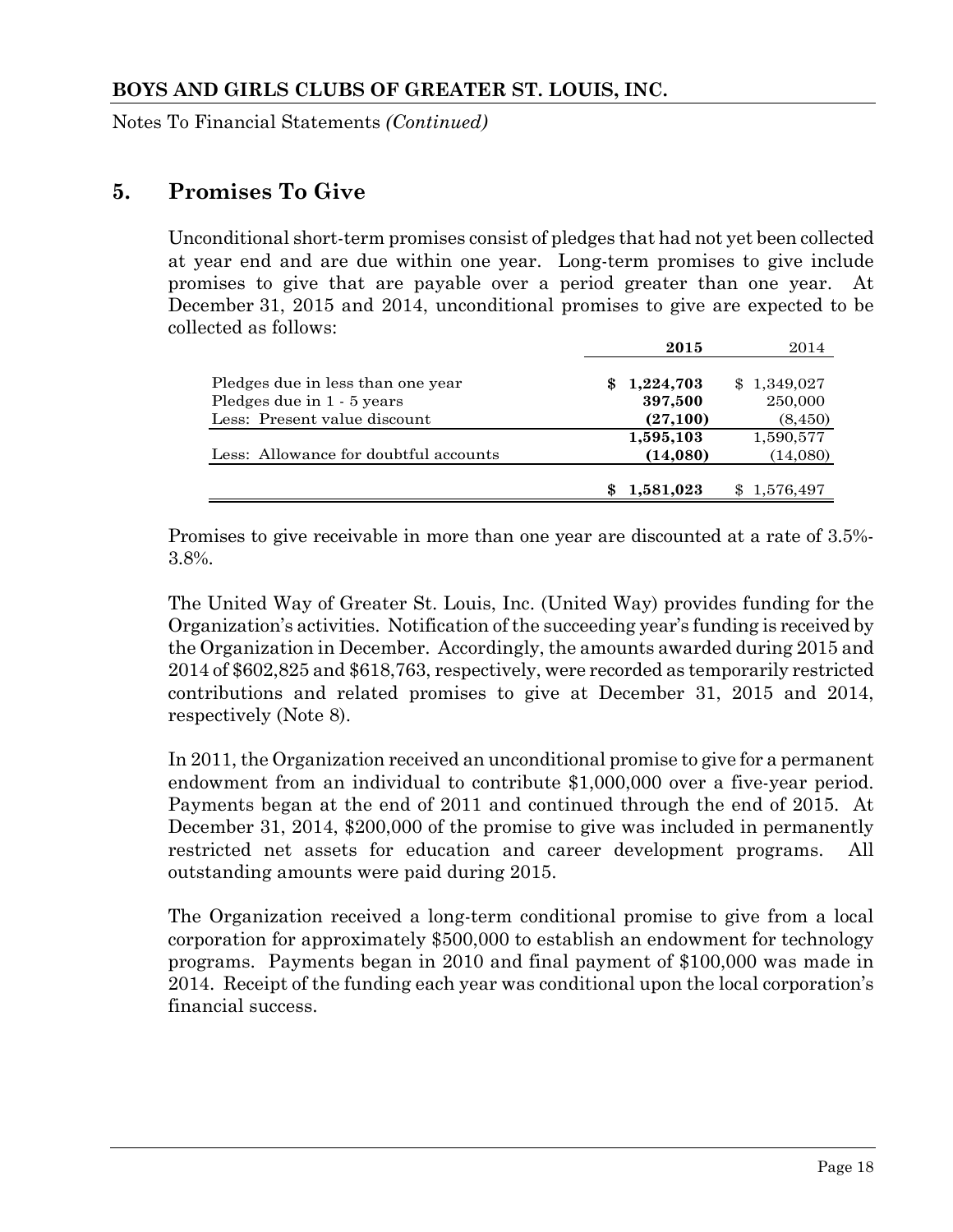Notes To Financial Statements *(Continued)*

The Organization received an additional long-term conditional promise to give from a local corporation for approximately \$500,000 to support the after-school and other youth programs in North St. Louis County, Missouri. Payments began in 2015 and will continue through 2019. Receipt of the funding each year is conditional upon the local corporation's financial success. At December 31, 2015, \$100,000 had been received.

## **6. Property And Equipment**

Property and equipment consist of:

|                                | 2015             | 2014          |
|--------------------------------|------------------|---------------|
|                                |                  |               |
| Land                           | \$<br>698,206    | \$<br>698,206 |
| Land improvements              | 194,021          | 136,855       |
| Buildings and improvements     | 16,680,611       | 16,671,674    |
| Furniture and equipment        | 1,335,694        | 1,127,691     |
|                                | 18,908,532       | 18,634,426    |
| Less: Accumulated depreciation | 7,384,937        | 6,884,735     |
|                                |                  |               |
|                                | \$<br>11,523,595 | \$11,749,691  |

Depreciation expense charged to revenues amounted to \$500,202 in 2015 and \$508,508 in 2014.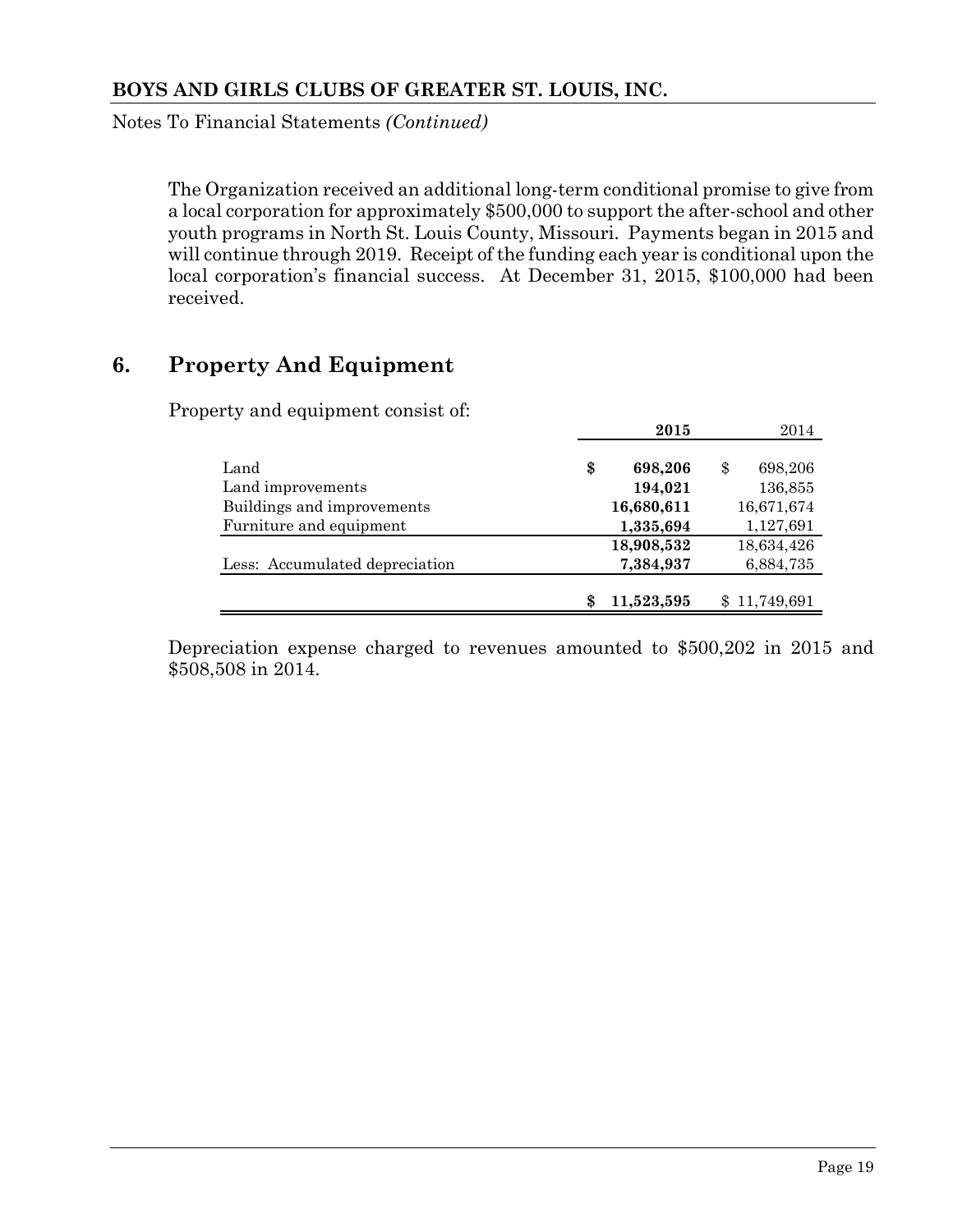Notes To Financial Statements *(Continued)*

## **7. Long-Term Debt**

The following is a summary of long-term debt:

|                                                                                                                                                                                                                                                                                                                                                                                                                                                                                                            | 2015                 | 2014                 |
|------------------------------------------------------------------------------------------------------------------------------------------------------------------------------------------------------------------------------------------------------------------------------------------------------------------------------------------------------------------------------------------------------------------------------------------------------------------------------------------------------------|----------------------|----------------------|
| Note payable - Illinois Facility Fund, principal and interest<br>are payable monthly in equal installments of \$8,304<br>through July 1, 2024. The loan is secured by a first deed of<br>trust on the property on North Grand. The note bears<br>interest at 5.75% fixed rate through July 2014. As of July<br>2014, the note bears interest at 5%. Interest is<br>recalculated every five years, so the interest rate was<br>adjusted in July 2014 and will be adjusted again in 2019.                    | \$<br>671,166        | \$<br>732,243        |
| Note payable - Illinois Facility Fund, principal and interest<br>are payable monthly in equal installments of \$6,329<br>through October 1, 2022. The loan is secured by a second<br>deed of trust on the property on North Grand. The note<br>bore interest at 6.00% fixed rate through October 2012. As<br>of November 2012, the note bears interest at 2.89%.<br>Interest is recalculated every five years, so the interest<br>rate was adjusted in October 2012 and will be adjusted<br>again in 2017. | 404,219              | 457,409              |
| Note payable - Illinois Facility Fund, principal and interest<br>are payable monthly beginning in April 2014 in equal<br>installments of \$5,201 through March 1, 2024. The loan is<br>secured by an expanded first deed of trust on the property<br>on North Grand. The note bears interest at 3.5% through                                                                                                                                                                                               |                      |                      |
| the term of the loan.                                                                                                                                                                                                                                                                                                                                                                                                                                                                                      | 446,700<br>1,522,085 | 492,607<br>1,682,259 |
| Less: Current maturities of long-term debt                                                                                                                                                                                                                                                                                                                                                                                                                                                                 | 166,489              | 160,089              |
|                                                                                                                                                                                                                                                                                                                                                                                                                                                                                                            | 1,355,596<br>\$      | 1,522,170<br>\$      |

The above notes payable contain covenants pertaining to the maintenance and sale of property, loans and advances, and substantial changes in management or ownership.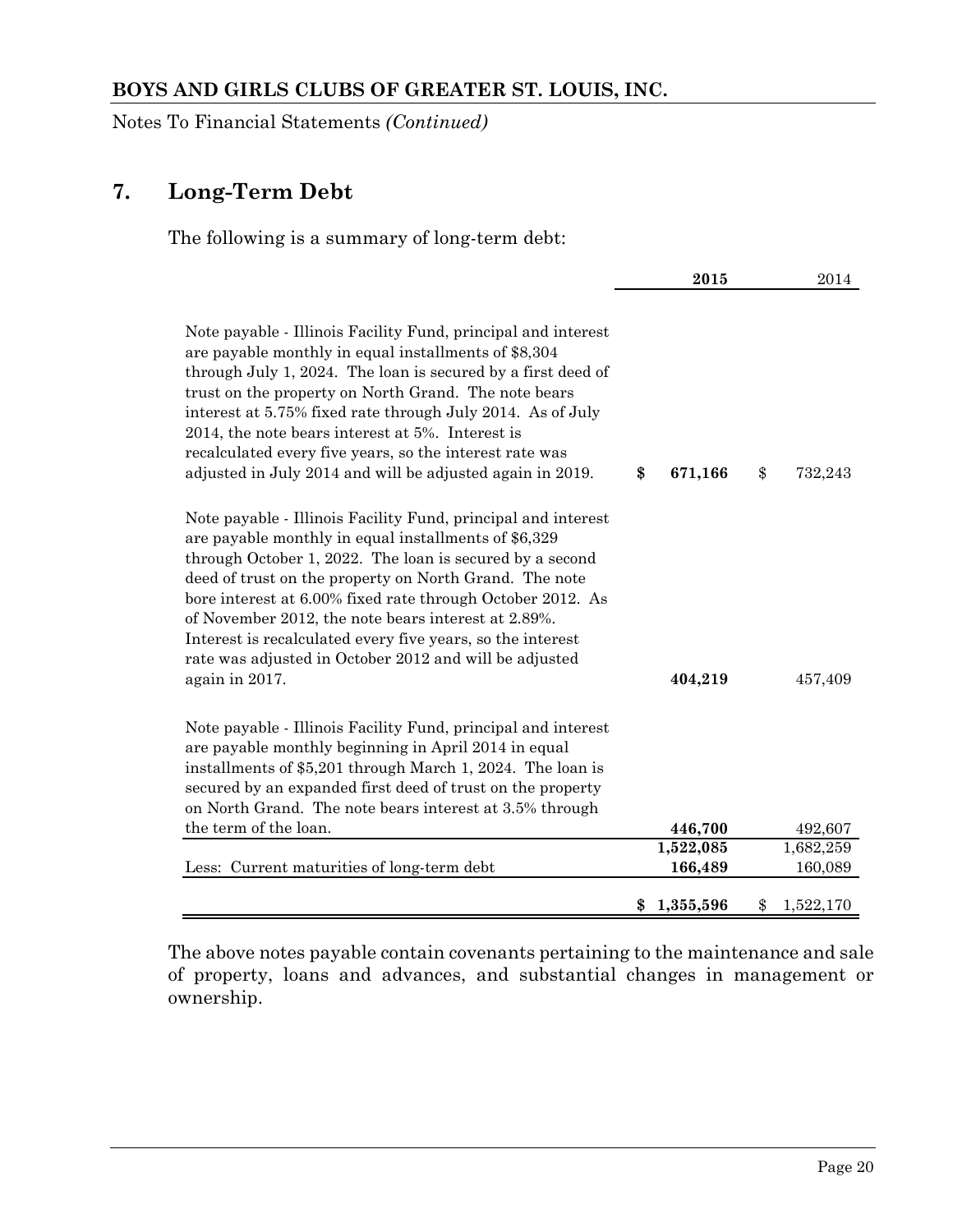Notes To Financial Statements *(Continued)*

| Year       | Amount          |
|------------|-----------------|
|            |                 |
| 2016       | \$<br>166,489   |
| 2017       | 173,069         |
| 2018       | 179,923         |
| 2019       | 187,064         |
| 2020       | 194,505         |
| Thereafter | 621,035         |
|            |                 |
|            | \$<br>1,522,085 |

The scheduled maturities of the long-term debt at December 31, 2015 are as follows:

# **8. Restricted Net Assets**

Temporarily restricted net assets are restricted as follows:

|                                                                                                         | 2015                                  | 2014                                |
|---------------------------------------------------------------------------------------------------------|---------------------------------------|-------------------------------------|
| United Way - time restricted (Note 5)<br>Time restrictions - other<br>Unappropriated endowment earnings | 602,825<br>\$<br>1,270,000<br>109,860 | \$<br>618,763<br>564,035<br>262,489 |
| North County programs                                                                                   | 1,337,900                             | 41,500                              |
| Adams Park programs                                                                                     |                                       | 187,500                             |
| Transportation                                                                                          | 160,000                               |                                     |
| Teen programs                                                                                           | 56,155                                |                                     |
| Gymnasium repairs                                                                                       | 50,000                                |                                     |
| Various programs                                                                                        |                                       | 6,300                               |
|                                                                                                         | 3,586,740                             | \$<br>1,680,587                     |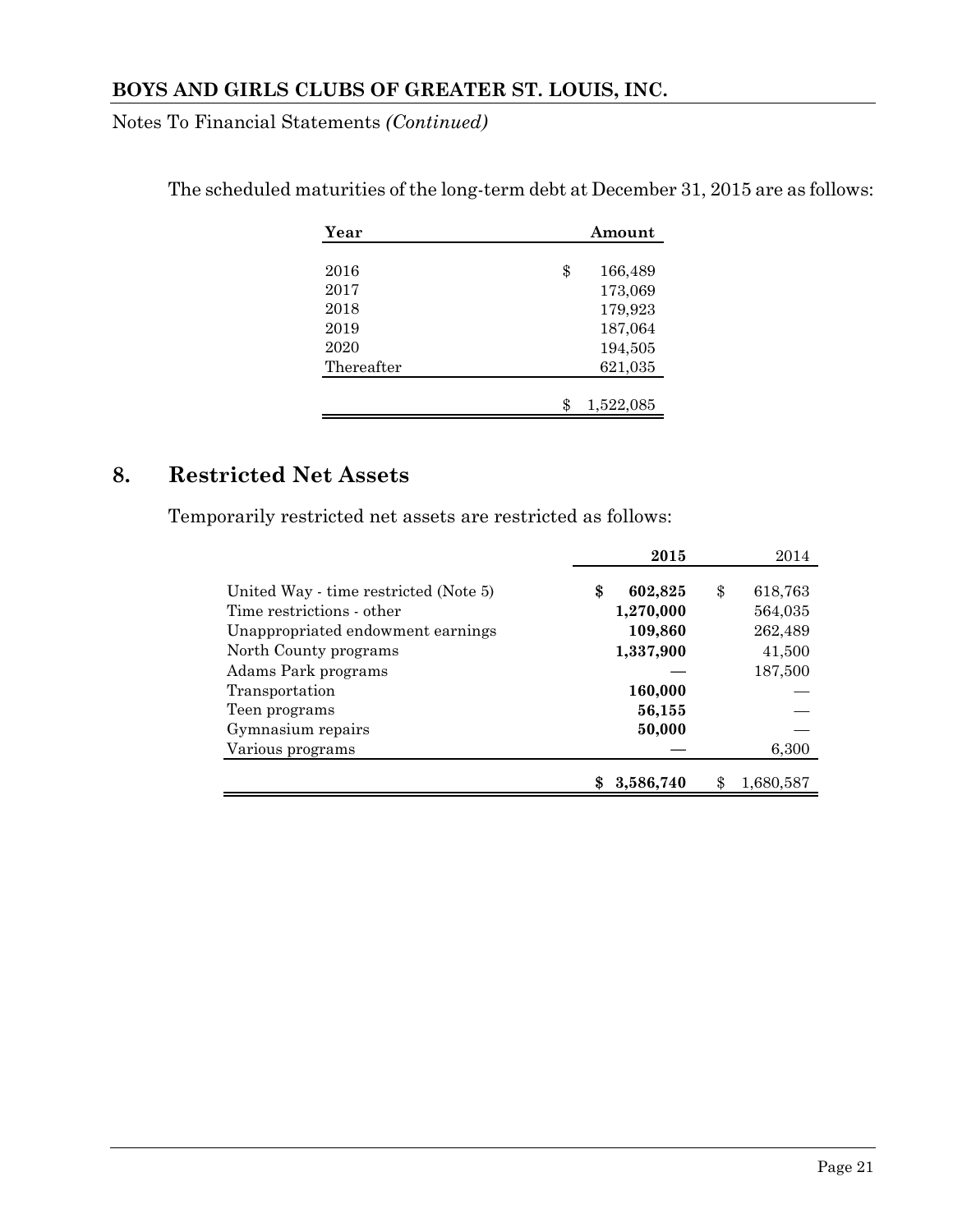Notes To Financial Statements *(Continued)*

|                                              | 2015            | 2014            |
|----------------------------------------------|-----------------|-----------------|
|                                              |                 |                 |
| Expiration of time restrictions - United Way | \$<br>618,763   | \$<br>619,751   |
| Expiration of time restrictions - other      | 241,550         | 300,000         |
| Appropriated endowment earnings              | 137,602         | 89,600          |
| Adams Park programs                          | 187,500         | 312,500         |
| Dental clinic                                |                 | 17,500          |
| Summer program                               | 55,000          | 27,500          |
| <b>Education</b> programs                    | 110,000         | 176,000         |
| Teen programs                                | 50,330          | 33,633          |
| Swimming pool and locker room renovation     |                 | 28,700          |
| Get Kids to the Club initiative              |                 | 60,000          |
| Triple Play program                          | 30,000          | 30,000          |
| Club operations                              | 507,500         |                 |
| Transportation                               | 80,000          |                 |
| Restoration of Amberg Fund                   | 260,000         |                 |
| North County programs                        | 394,000         |                 |
| O'Fallon Park Club                           | 100,000         |                 |
| Resource development expansion               |                 | 20,000          |
| Various programs                             | 108,994         | 58,357          |
|                                              |                 |                 |
|                                              | 2,881,239<br>\$ | \$<br>1,773,541 |

Net assets were released from donor-imposed restrictions as follows:

As described in Note 9, the Board of Directors has designated the spending of the Amberg Fund. As of December 31, 2015 and 2014, the balance in the Amberg Fund was \$1,083,909 and \$817,907 respectively.

Permanently restricted net assets are subject to the following restrictions:

|                                                      | 2015            | 2014            |
|------------------------------------------------------|-----------------|-----------------|
| Taylor Fund for character and leadership<br>programs | \$<br>1,000,000 | \$<br>1,000,000 |
| Mentor St. Louis Fund for school-based               |                 |                 |
| mentoring programs                                   | 672,900         | 672,900         |
| Emerson Fund for technology programs                 | 500,000         | 500,000         |
| Mary Ann Lee Fund for education and                  |                 |                 |
| career development programs                          | 1,000,000       | 1,000,000       |
| Joan Silber Fund for scholarships                    | 25,000          |                 |
|                                                      |                 |                 |
|                                                      | 3,197,900       | 3,172,900       |

Permanently restricted net assets consist of endowments as described in Note 9.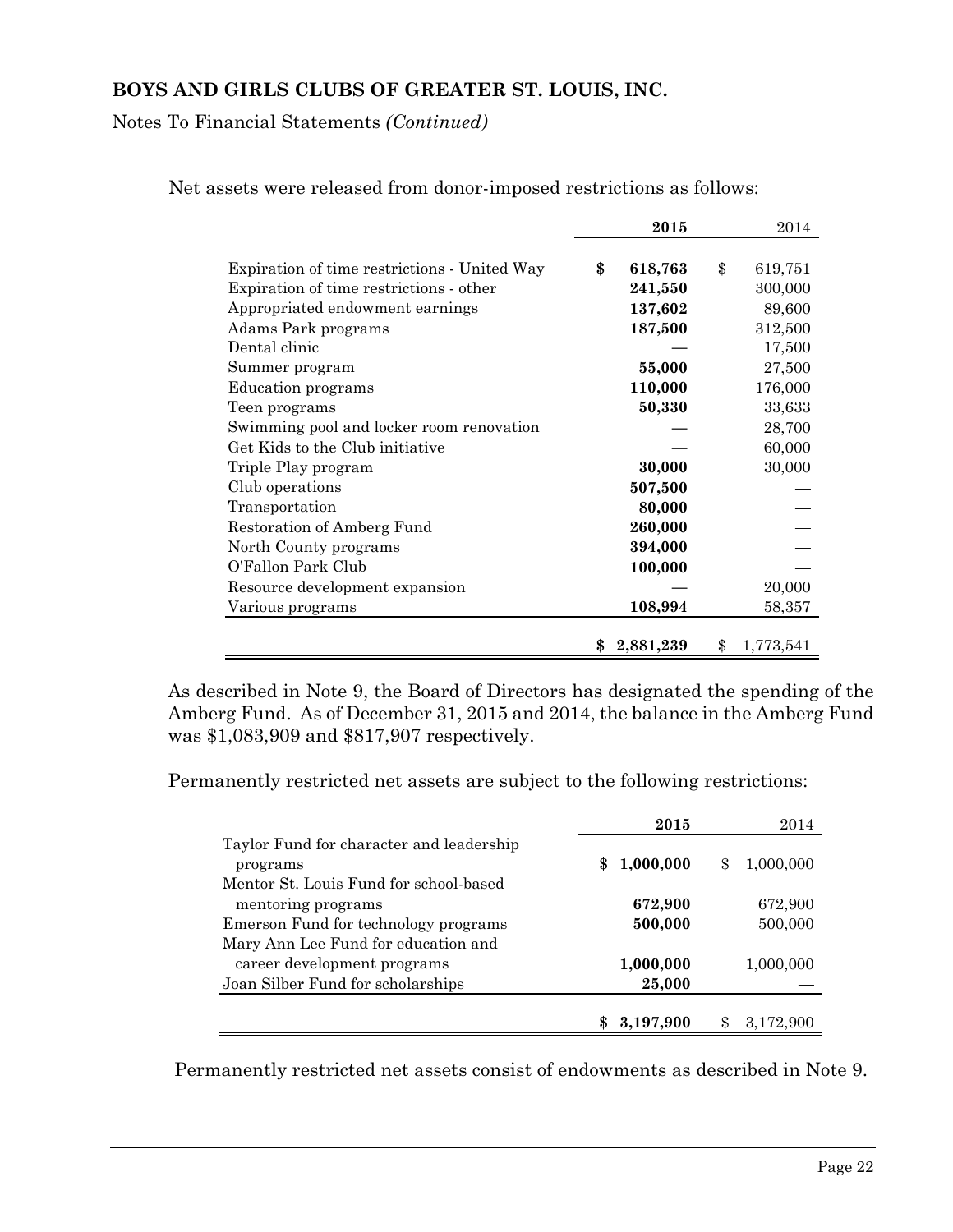Notes To Financial Statements *(Continued)*

## **9. Permanently Restricted Endowment Funds**

The Organization's endowments consist of the following funds:

|                       | Year                              |             |
|-----------------------|-----------------------------------|-------------|
| <b>Endowment Fund</b> | Restriction                       | Established |
|                       |                                   |             |
| Taylor Fund           | Character and leadership programs | 2006        |
| Mentor St. Louis Fund | School-based mentoring programs   | 2009        |
| Emerson Fund          | Technology programs               | 2010        |
| Mary Ann Lee Fund     | Education and career development  | 2011        |
| Joan Silber Fund      | Scholarships                      | 2015        |

The Board of Directors of the Organization has interpreted relevant law to mean that the fair value of the original endowment is restricted in perpetuity, absent explicit donor stipulations to the contrary. Additionally, the Board of Directors has adopted a formal investment policy that details the objectives and constraints of the endowment. The primary goal of the endowments is long-term growth and preservation of purchasing power by achieving returns in excess of the rate of inflation. The investment policy accepts minimal risk but acknowledges the need to assume risk in order to preserve long-term financial assets. The policy calls for a specific allocation of funds with periodic rebalancing at the discretion of the investment manager. The investment policy includes a formal spending policy, which allows the Organization to distribute a maximum annual amount of 4% of the current market value of each endowment.

As of December 31, 2015 and 2014, the net asset composition of the endowments is as follows:

|                       | 2015         |  |            |             |                   |             |    |           |
|-----------------------|--------------|--|------------|-------------|-------------------|-------------|----|-----------|
|                       |              |  |            | Temporarily |                   | Permanently |    |           |
|                       | Unrestricted |  | Restricted |             | <b>Restricted</b> |             |    | Total     |
|                       |              |  |            |             |                   |             |    |           |
| Taylor Fund           | \$           |  | \$         | 89,631      | \$                | 1,000,000   | \$ | 1,089,631 |
| Mentor St. Louis Fund |              |  |            | 1,373       |                   | 672,900     |    | 674,273   |
| Emerson Fund          |              |  |            | 5,147       |                   | 500,000     |    | 505,147   |
| Mary Ann Lee Fund     |              |  |            | 13,579      |                   | 993,922     |    | 1,007,501 |
| Joan Silber Fund      |              |  |            | 130         |                   | 25,000      |    | 25,130    |
|                       |              |  |            |             |                   |             |    |           |
|                       | \$           |  | \$         | 109,860     | \$                | 3,191,822   |    | 3,301,682 |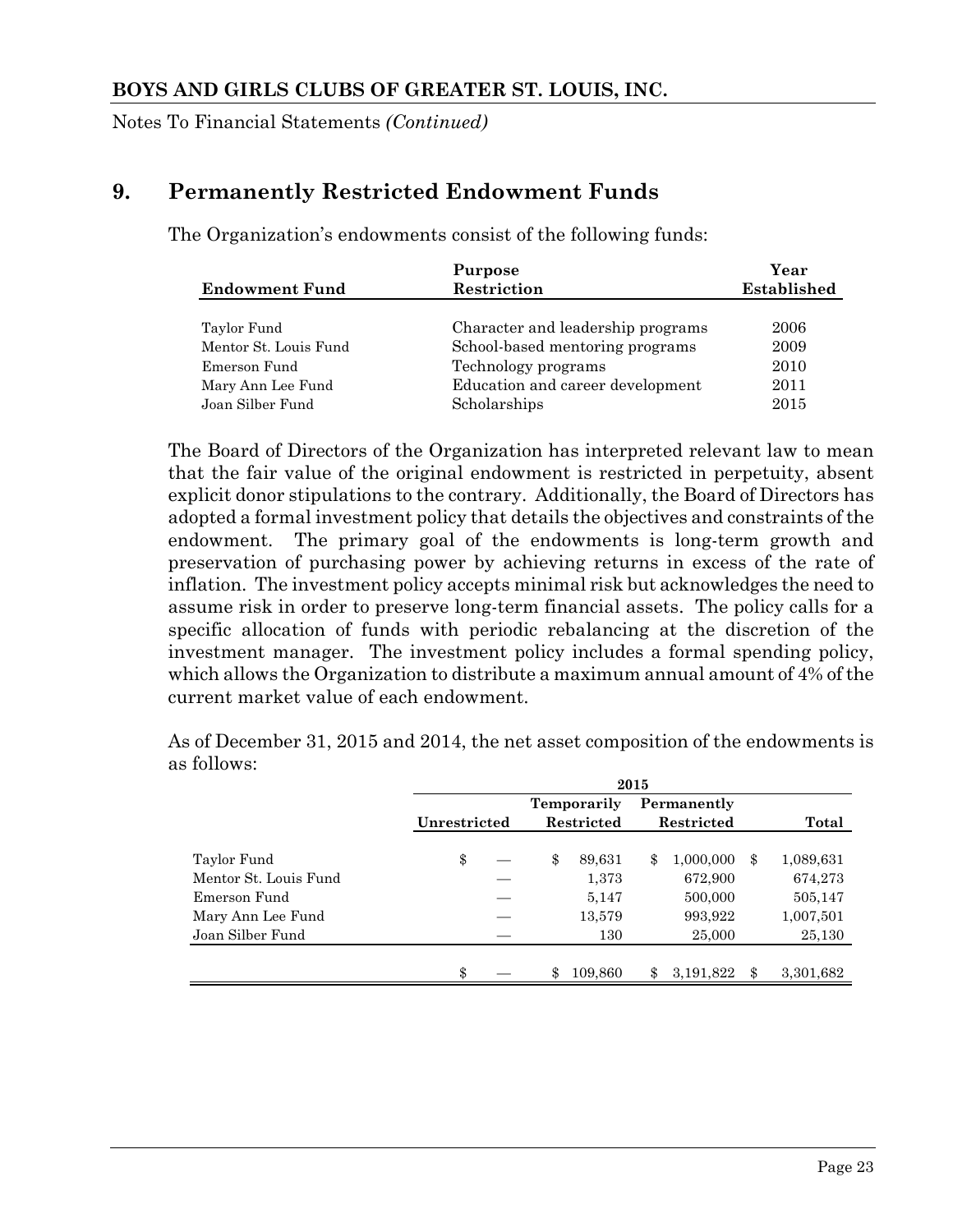Notes To Financial Statements *(Continued)*

|                       | 2014         |  |    |             |    |                   |    |           |
|-----------------------|--------------|--|----|-------------|----|-------------------|----|-----------|
|                       |              |  |    | Temporarily |    | Permanently       |    |           |
|                       | Unrestricted |  |    | Restricted  |    | <b>Restricted</b> |    | Total     |
|                       |              |  |    |             |    |                   |    |           |
| Taylor Fund           | \$           |  | \$ | 114,924     | \$ | 1,000,000         | \$ | 1,114,924 |
| Mentor St. Louis Fund |              |  |    | 46,727      |    | 672,900           |    | 719,627   |
| Emerson Fund          |              |  |    | 34,866      |    | 500,000           |    | 534,866   |
| Mary Ann Lee Fund     |              |  |    | 65,972      |    | 800,000           |    | 865,972   |
|                       |              |  |    |             |    |                   |    |           |
|                       | \$           |  | \$ | 262,489     |    | 2,972,900         |    | 3,235,389 |

The changes in the endowment net assets for the years ended December 31, 2015 and 2014 are as follows:

|                                           |              | Temporarily |            |    | Permanently |                 |
|-------------------------------------------|--------------|-------------|------------|----|-------------|-----------------|
|                                           | Unrestricted |             | Restricted |    | Restricted  | Total           |
| Balance - January 1, 2014                 | \$           | \$          | 260,763    | \$ | 2,672,900   | \$<br>2,933,663 |
| Interest and dividends, net               |              |             | 90,398     |    |             | 90,398          |
| Realized gain                             |              |             | 134,420    |    |             | 134,420         |
| Unrealized loss                           |              |             | (133, 492) |    |             | (133, 492)      |
| Total investment return                   |              |             | 91,326     |    |             | 91,326          |
| Contributions                             |              |             |            |    | 300,000     | 300,000         |
| Amounts appropriated for<br>spending      |              |             | (89, 600)  |    |             | (89,600)        |
| Balance - December 31, 2014               |              |             | 262,489    |    | 2,972,900   | 3,235,389       |
| Interest and dividends, net               |              |             | 50,173     |    |             | 50,173          |
| Realized gain                             |              |             | 98,222     |    |             | 98,222          |
| Unrealized loss                           |              |             | (165, 422) |    |             | (165, 422)      |
| Total investment return                   |              |             | (17, 027)  |    |             | (17, 027)       |
| Contributions<br>Amounts appropriated for |              |             | 2,000      |    | 218,922     | 220,922         |
| spending                                  |              |             | (137, 602) |    |             | (137, 602)      |
| Balance - December 31, 2015               | \$           | \$          | 109,860    | \$ | 3,191,822   | \$<br>3,301,682 |

Periodically, the fair market value of the assets associated with the Mentor St. Louis and character and leadership endowment funds have fallen below the level that the donors require the Organization to maintain in perpetuity. In accordance with GAAP, deficiencies of this nature result from unfavorable investment market conditions during previous years and are reported in unrestricted net assets. No deficiencies were noted as of December 31, 2015 or 2014.